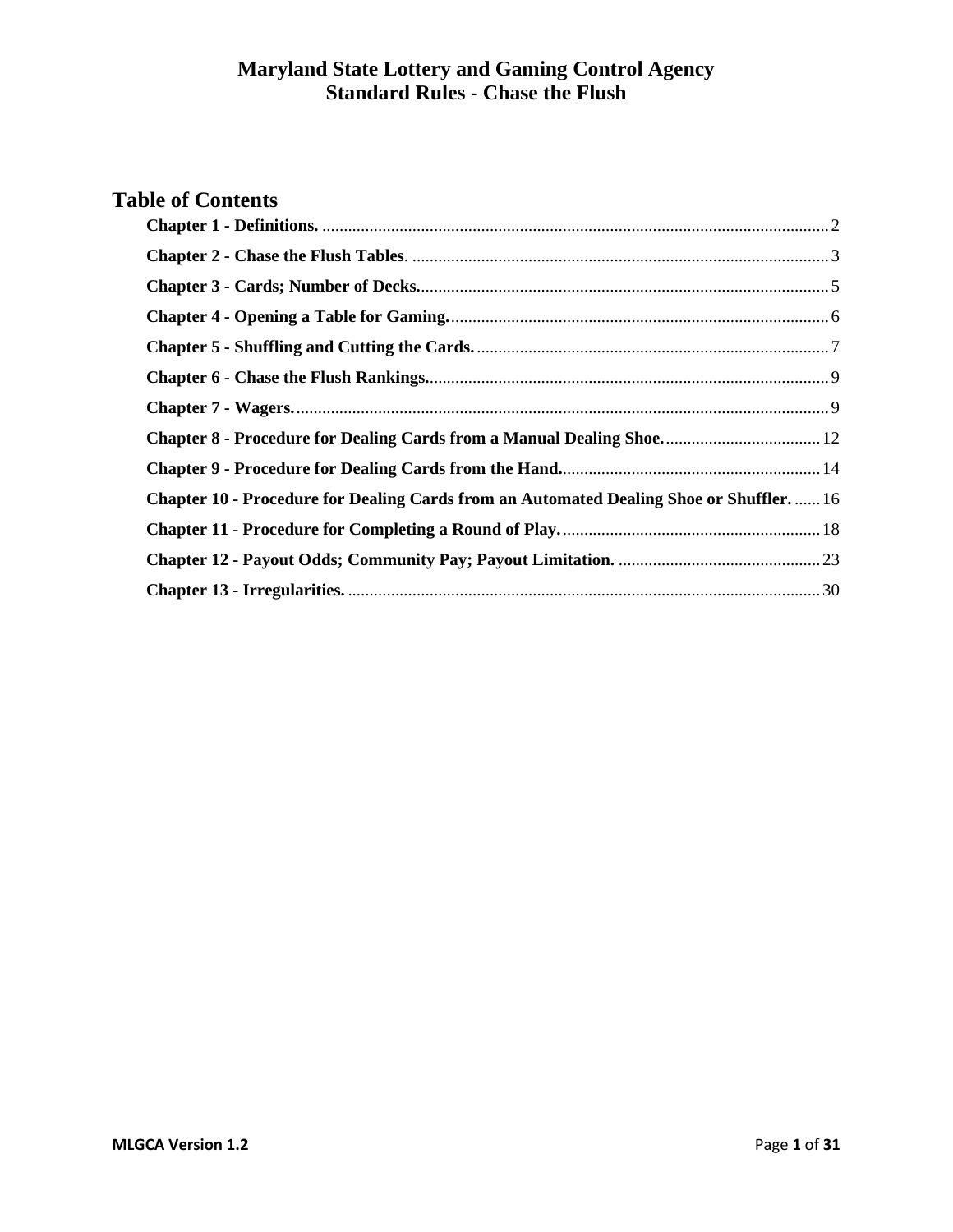#### **Chapter 1 - Definitions.**

A. In addition to the terms defined in the Chase the Flush chapters, which have the same meaning in this chapter, in this chapter the following terms have the meaning indicated.

B. Terms Defined.

(1) "Check" means to waive the right to place an All In Wager but remain in the round of play.

(2) "Community Pay" means an additional fixed sum payout made to a player who placed a Progressive Payout Wager when another player at the Chase the Flush table is the holder of an Community Pay Qualifying Hand.

(3) "Community Pay Qualifying Hand" means a player's Poker hand with a rank of a flush in their hole cards containing three cards of the same suit.

(4) "Fold" means the withdrawal of a player from a round of play by not making an All In Wager.

(5) "All In Wager" means an additional wager that a player makes if the player opts to remain in competition against the dealer after the player reviews the player's hand.

(6) "Progressive Payout Hand" means a player's Poker hand with a rank of flush in their hole cards containing three cards of the same suit.

<span id="page-1-0"></span>(7) "Suit Wager" means the wager that a player is required to make prior to any cards being dealt to compete against a posted paytable, regardless of the outcome of the player's hand against the dealer's hand.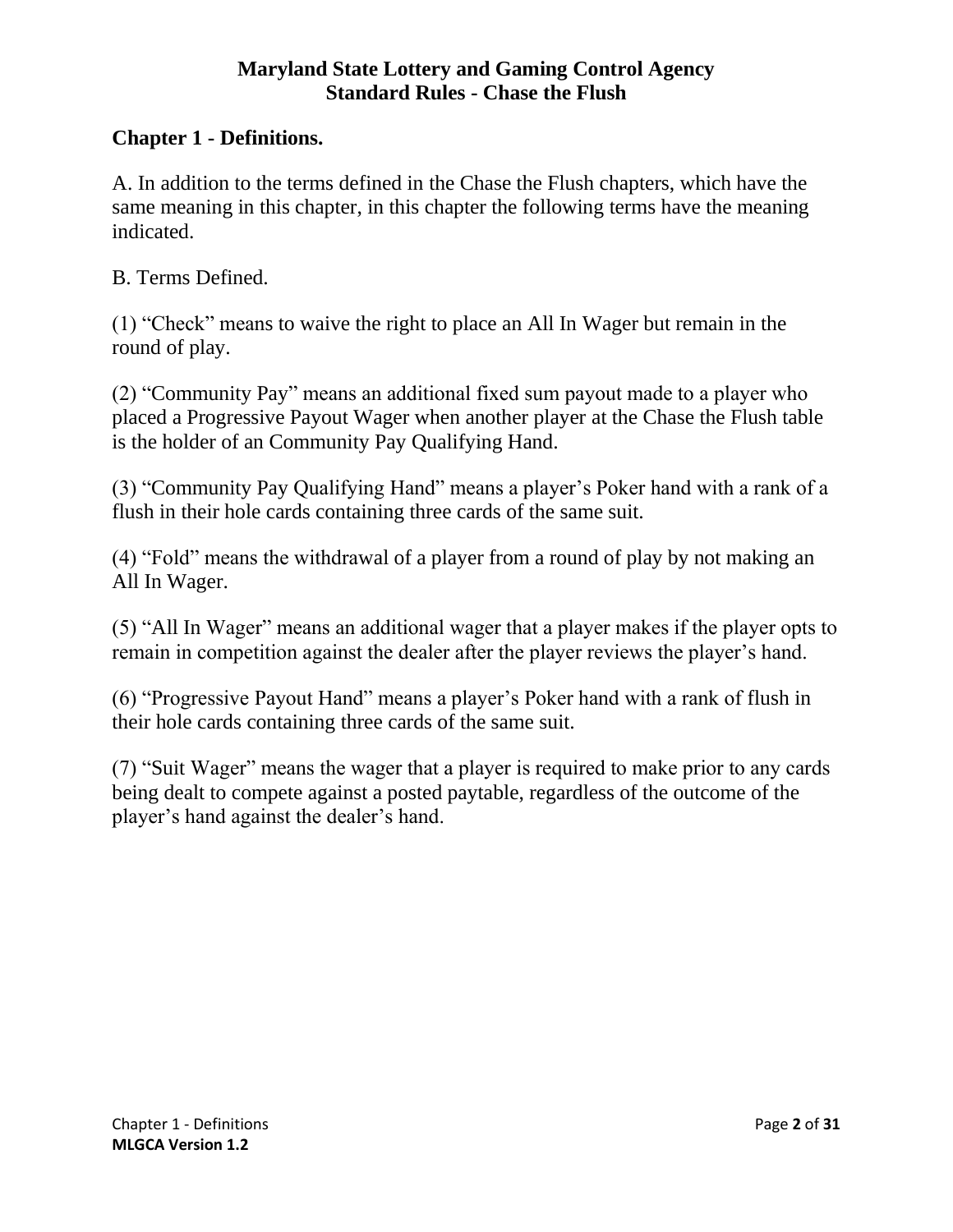#### **Chapter 2 - Chase the Flush Tables.**

A. Chase the Flush shall be played on a table having betting positions for no more than six players on one side of the table and a place for the dealer on the opposite side of the table.

B. The layout for a Chase the Flush table shall be submitted to the Commission and contain, at a minimum:

(1) The name or logo of the facility operator;

(2) Three separate betting areas designated for the placement of Ante, X-Tra Bonus, and All In Wagers for each player, with the X-tra Bonus Wager betting area located to the right of the Ante Wager betting area and separated by an addition symbol;

(3) A separate area designated for the placement of the four community cards located directly in front of the table inventory container;

(4) A separate area designated for the placement of the dealer's three cards;

(5) If a facility operator offers the optional Progressive Payout Wager, a separate area designated for the placement of the Progressive Payout Wager for each player;

(6) If a facility operator offers the optional Same Suit Bonus Wager authorized under Chapter 7 - Wagers, a separate area designated for the placement of the Same Suit Bonus Wager for each player;

(7) Inscriptions that advise players of the payout odds or amounts for all permissible wagers offered by the facility operator, but if the payout odds or amounts are not inscribed on the layout, a sign identifying the payout odds or amounts for all permissible wagers shall be posted at each Chase the Flush table;

(8) Inscriptions indicating the following:

(a) An Ante Wager will push if the dealer has less than a three card nine high flush;

(b) The rules governing the required amount of an All In Wager as a multiple of the player's Ante Wager; and

(c) The payout limit per hand established by the facility operator under Chapter 12 - Payout Odds; Community Pay; Payout Limitation or a generic inscription indicating that the game is subject to the posted payout limit; and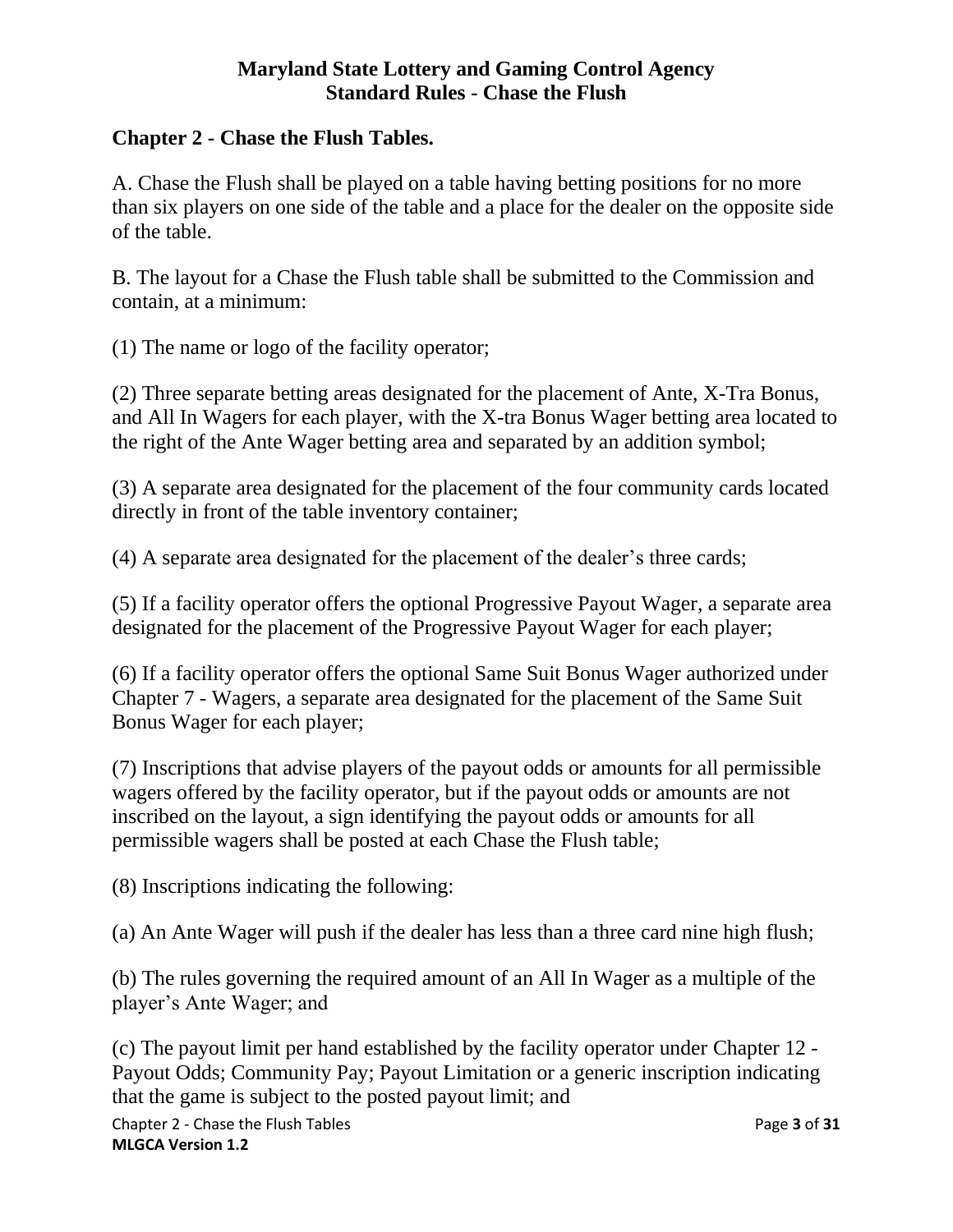(9) If the information required under §B(8) of this chapter is not inscribed on the layout, a sign which sets forth the required information shall be posted at each Chase the Flush table.

C. If a facility operator offers a Progressive Payout Wager under Chapter 7 - Wagers, a Chase the Flush table shall have a progressive table game system for the placement of Progressive Payout Wagers that shall include:

(1) A wagering device at each betting position that acknowledges or accepts the placement of the Progressive Payout Wager; and

(2) A device that controls or monitors the placement of Progressive Payout Wagers at the gaming table and includes a mechanism such as a lock-out button that prevents the recognition of any Progressive Payout Wager placed after the dealer has announced "no more bets."

D. Each Chase the Flush table shall have a:

(1) Drop box and a tip box attached on the same side of the table as, but on opposite sides of, the dealer, as approved by the Commission; and

(2) Discard rack securely attached to the top of the dealer's side of the table.

<span id="page-3-0"></span>E. The Commission may approve an alternative location for the tip box when a card shuffling device or other table game equipment prevents the placement of the drop box and tip box on the same side of the gaming table as, but on opposite sides of, the dealer.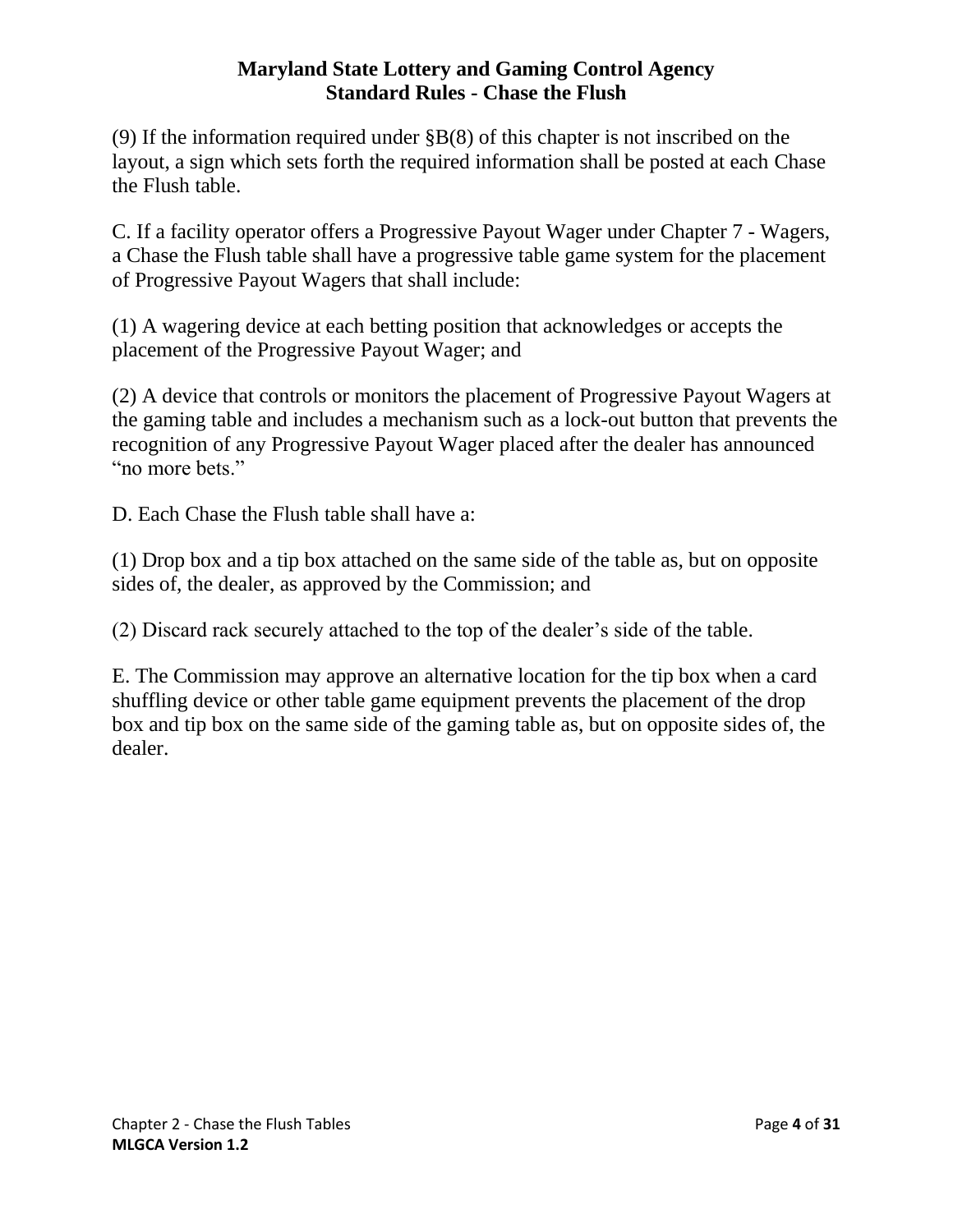# **Chapter 3 - Cards; Number of Decks.**

A. Except as provided in §B of this chapter:

(1) Chase the Flush shall be played with one deck of cards;

(2) The cards of a deck shall be identical in appearance; and

(3) A deck shall contain two cover cards.

B. If an automated card shuffling device is utilized, Chase the Flush may be played with two decks of cards in accordance with the following requirements:

(1) The cards in each deck shall be of the same design;

(2) The backs of the cards in one deck shall be of a different color than the cards included in the other deck;

(3) One deck of cards shall be shuffled and stored in the automated card shuffling device while the other deck is being used to play the game;

(4) Both decks of cards shall be continuously alternated in and out of play, with each deck being used for every other round of play; and

(5) The cards from only one deck shall be placed in the discard rack at any given time.

C. The decks of cards used in Chase the Flush shall be changed at least every:

(1) Four hours if the cards are dealt by hand; and

<span id="page-4-0"></span>(2) Eight hours if the cards are dealt from a manual or automated dealing shoe.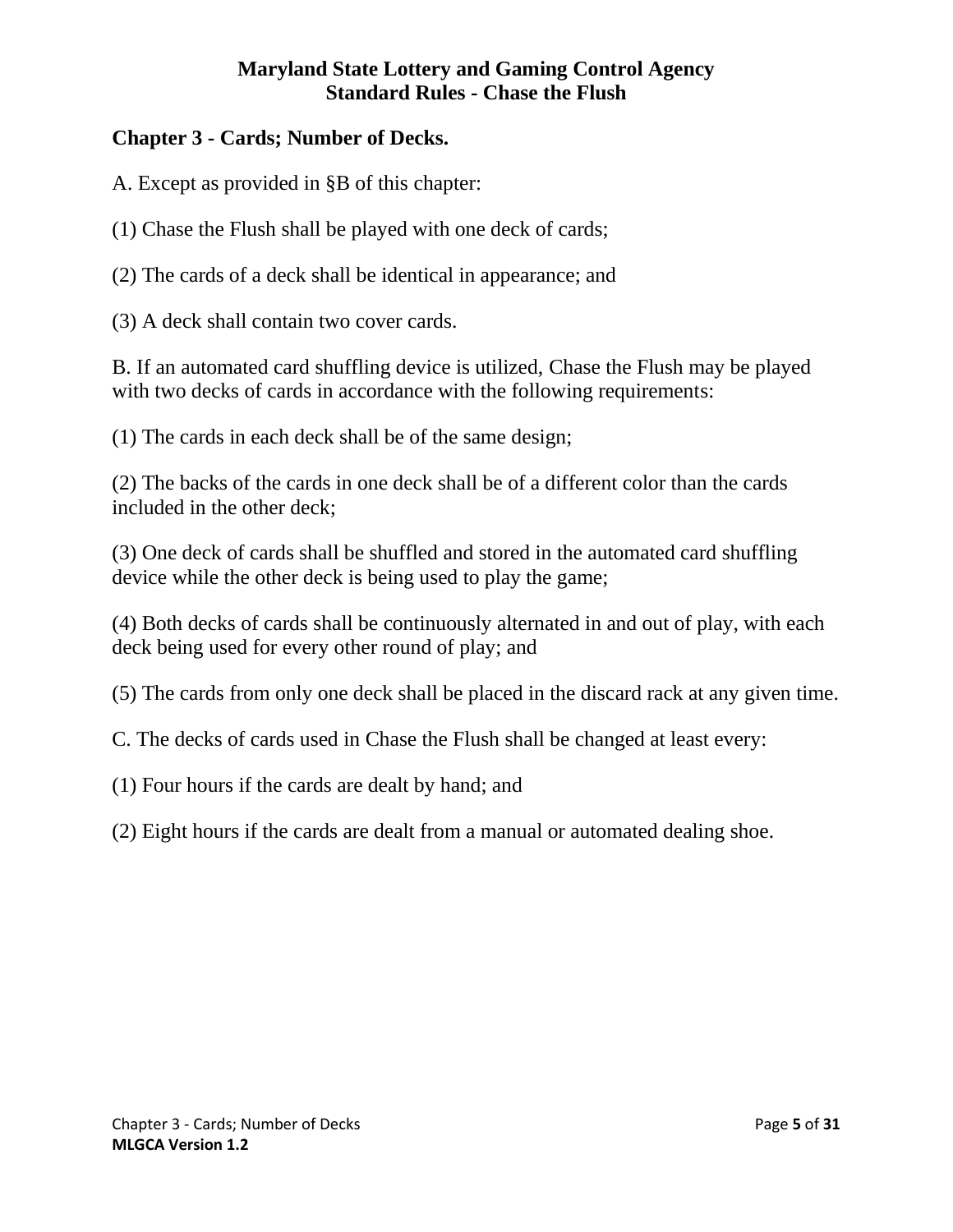# **Chapter 4 - Opening a Table for Gaming.**

A. After receiving one or more decks of cards at the table, the dealer shall inspect the cards for any defects and a floorperson assigned to the table shall verify the inspection.

B. After the cards are inspected, the dealer shall spread out the cards face up, in horizontal fan shaped columns by deck according to suit and in sequence, on the table for visual inspection by the first player to arrive at the table.

C. After the first player arriving at the table has been afforded an opportunity to visually inspect the cards, the dealer shall:

- (1) Turn the cards face down on the table;
- (2) Mix the cards thoroughly by washing them; and
- (3) Stack the cards.

D. After stacking the cards, the dealer shall shuffle the cards in accordance with Chapter 5 - Shuffling and Cutting the Cards.

E. If an automated card shuffling device is utilized and two decks of cards are received at the table, each deck of cards shall be spread for inspection, mixed, stacked, and shuffled in accordance with §§A—C of this chapter.

<span id="page-5-0"></span>F. If the decks of cards received at the table are preinspected and preshuffled, §§A—D of this chapter do not apply.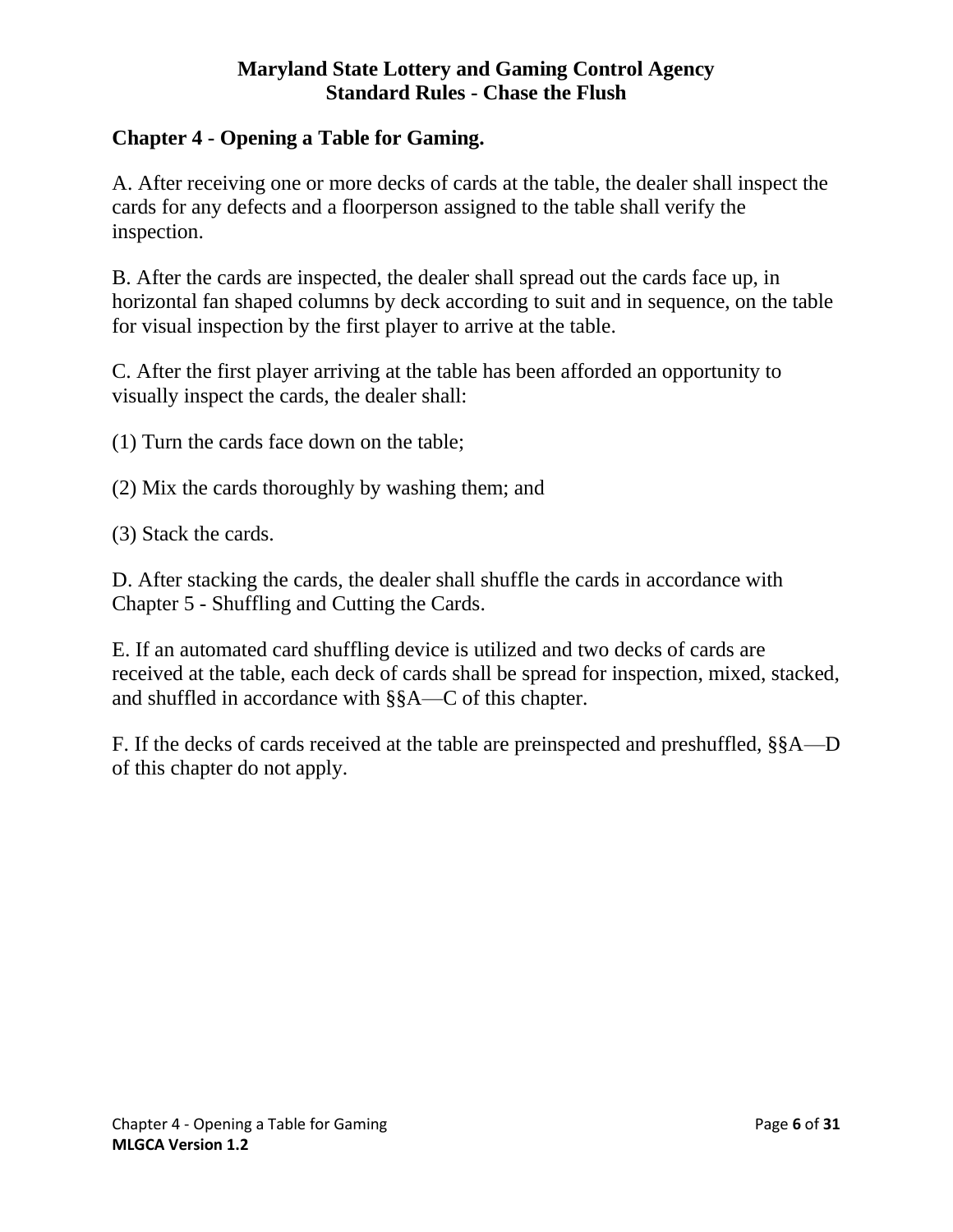# **Chapter 5 - Shuffling and Cutting the Cards.**

A. Unless the cards were preshuffled, the dealer shall shuffle the cards so they are randomly intermixed, manually or with an automated card shuffling device:

(1) Immediately prior to commencement of play;

(2) After each round of play has been completed; or

(3) When directed by a floorperson or above.

B. Upon completion of the shuffle, the dealer or automated shuffling device shall place the deck of cards in a single stack.

C. The facility operator may use an automated card shuffling device which, upon completion of the shuffling of the cards, inserts the stack of cards directly into a dealing shoe.

D. After the cards have been shuffled and stacked, the dealer shall:

(1) If the cards were shuffled using an automated card shuffling device, deal or deliver the cards in accordance with Chapters 8 - Procedure for Dealing Cards from a Manual Dealing Shoe, 9 - Procedure for Dealing Cards from the Hand or 10 - Procedure for Dealing Cards from an Automated Dealing Shoe or Shuffler; or

(2) If the cards were shuffled manually or were preshuffled, cut the cards in accordance with §F of this chapter.

E. The deck shall be removed from the table if an automated card shuffling device:

(1) Is being used which counts the number of cards in the deck after the completion of each shuffle and indicates whether 52 cards are present; and

(2) The device reveals that an incorrect number of cards are present.

F. If a cut of the cards is required, the dealer shall place the cover card in the stack at least ten cards in from the top of the stack.

(1) After the cover card has been inserted, the dealer shall take all cards above the cover card and the cover card and place them on the bottom of the stack.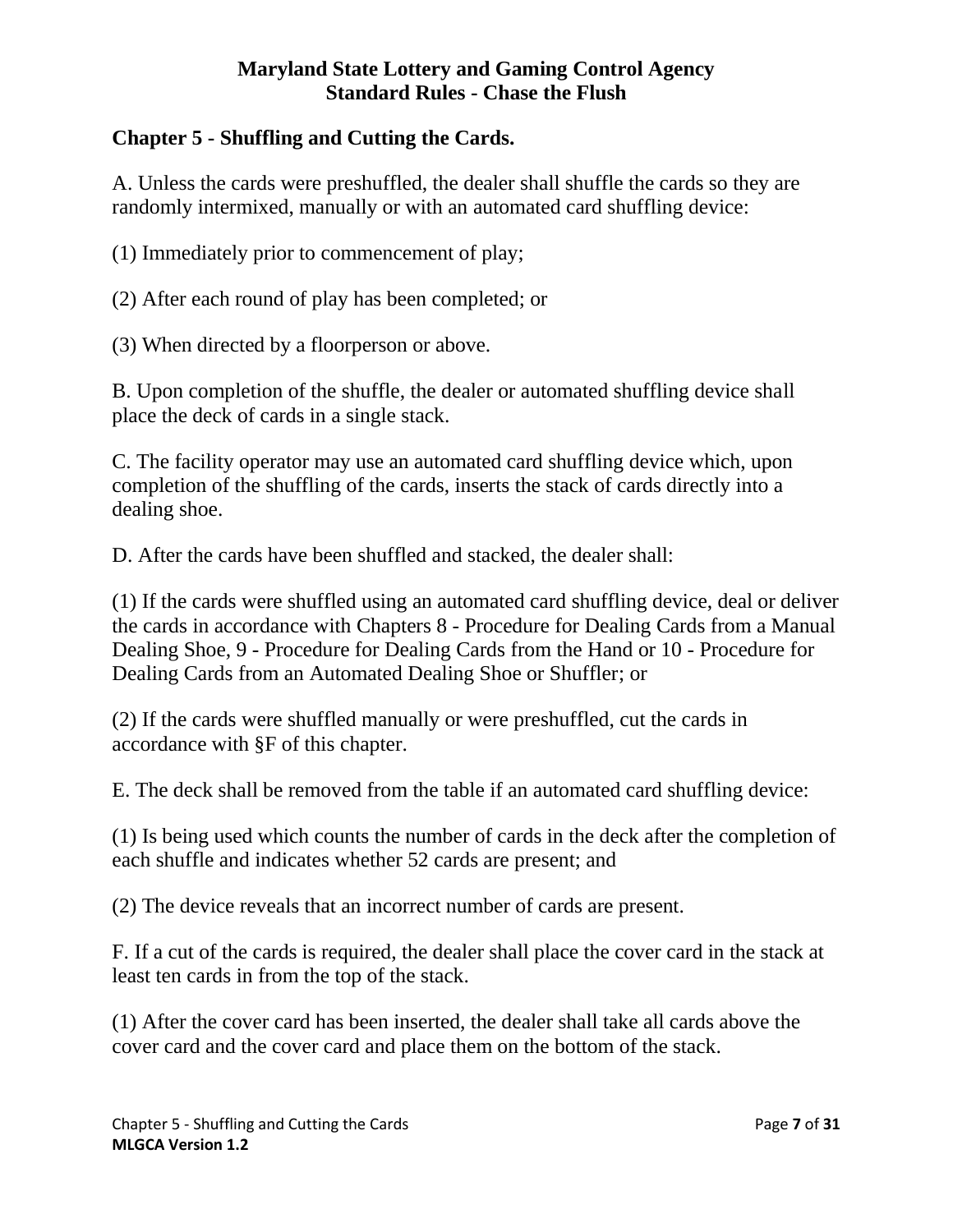(2) The stack of cards shall then be inserted into the dealing shoe for commencement of play.

G. After the cards have been cut and before any cards have been dealt, a floorperson or above may require the cards to be recut if the floorperson determines that the cut was performed improperly or in any way that might affect the integrity or fairness of the game.

H. If there is no gaming activity at a Chase the Flush table which is open for gaming, the dealer shall:

(1) Unless a player requests that the cards be spread face up on the table, spread out the cards on the table face down; and

(2) After the first player arriving at the table is afforded an opportunity to visually inspect the cards, complete the procedures in Chapter 4 - Opening a Table for Gaming.

<span id="page-7-0"></span>I. If a facility operator utilizes a dealing shoe, or other device that automatically reshuffles and counts the cards, that was submitted to, and approved by, the Commission prior to its use in a licensed facility, §§D—F of this chapter do not apply.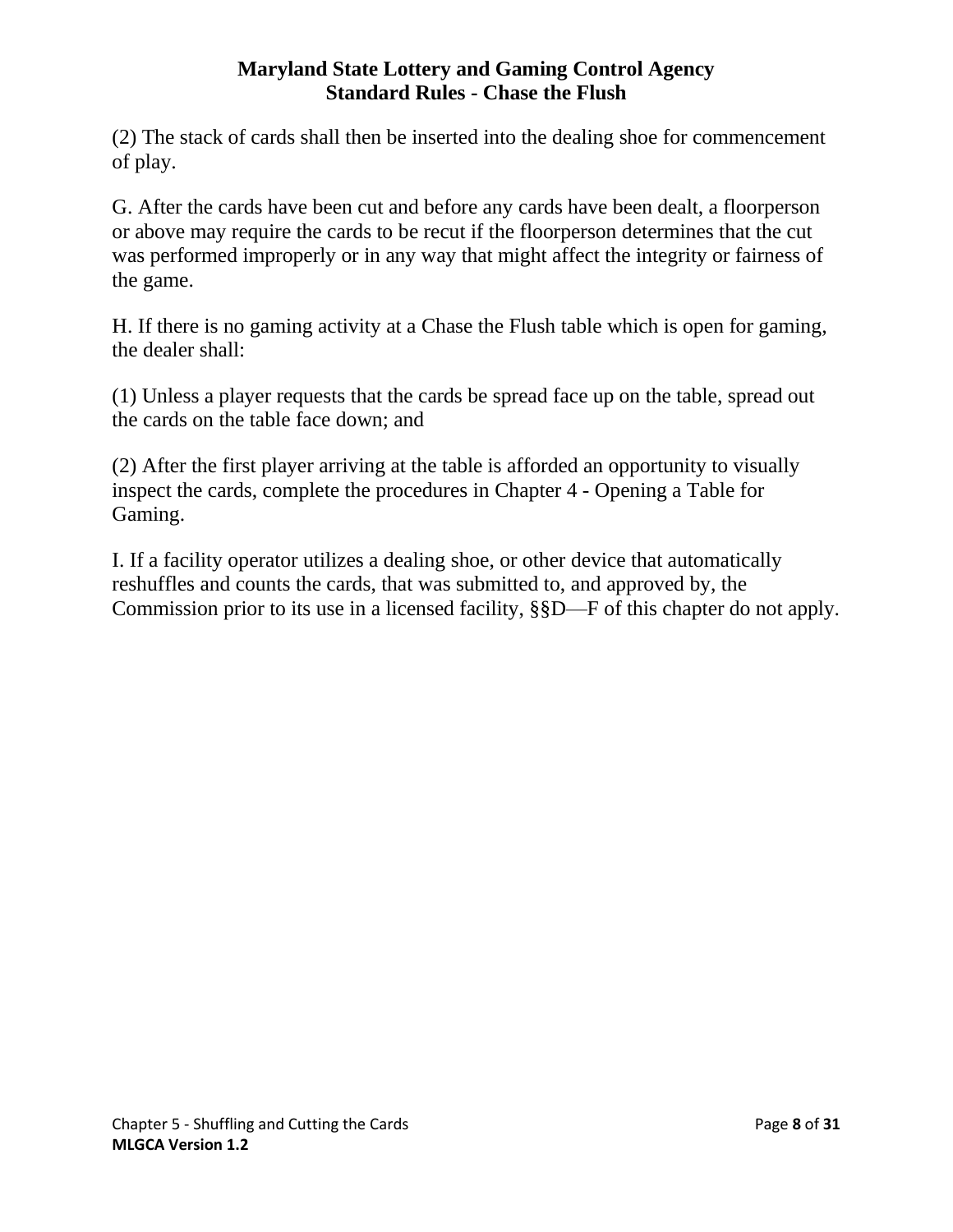#### **Chapter 6 - Chase the Flush Rankings.**

A. In order of highest to lowest rank, the rank of the cards used in Chase the Flush is: ace, king, queen, jack, 10, 9, 8, 7, 6, 5, 4, 3, and 2.

B. Notwithstanding §A of this chapter, an ace may be used to complete a straight flush or a straight formed with a 2, 3, 4, and 5 card but may not be combined with any other sequence of cards.

C. All suits are equal in rank.

D. In order of highest to lowest rank, the permissible Poker hands at the game of Chase the Flush are:

<span id="page-8-0"></span>(1) A seven-card flush, which is a hand, consisting of seven cards of the same suit, not in consecutive order;

(2) A six-card flush, which is a hand, consisting of six cards of the same suit, not in consecutive order;

(3) A five-card flush, which is a hand, consisting of five cards of the same suit, not in consecutive order; and

(4) A four-card flush, which is a hand, consisting of four cards of the same suit, not in consecutive order.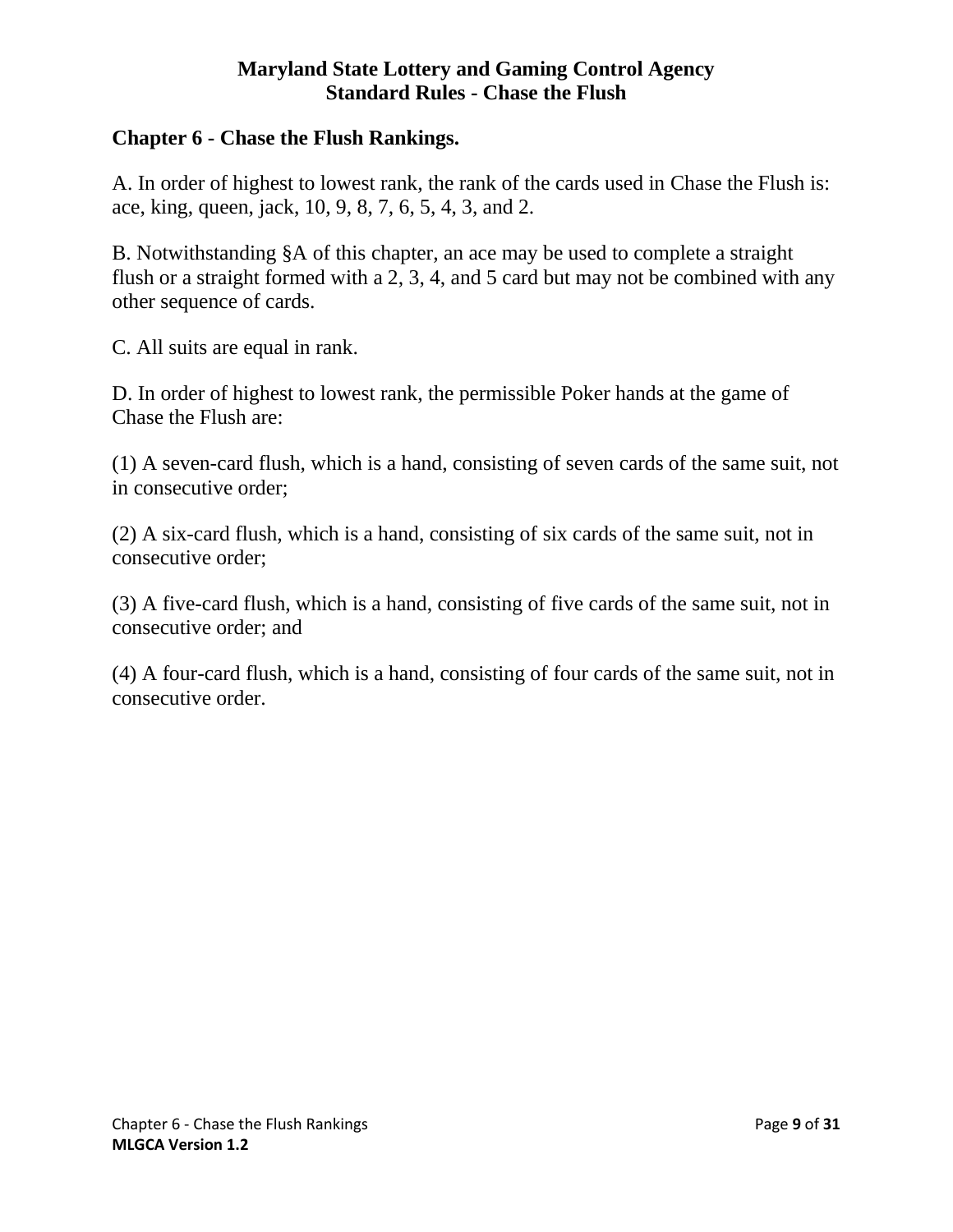# **Chapter 7 - Wagers.**

A. A player shall make a wager at Chase the Flush by placing value chips or plaques on the appropriate areas of the table layout.

B. A verbal wager accompanied by cash may not be accepted.

C. Only a player who is seated at a Chase the Flush table may wager at the game.

(1) After a player has placed a wager and received cards, that player shall remain seated until the completion of the round of play.

(2) If a player leaves the table during a round of play, a wager made by the player may be considered abandoned and may be treated as a losing wager.

D. Except for the All In Wager, all wagers shall be placed prior to the dealer announcing "no more bets" in accordance with the dealing procedure in Chapters 8 - Procedure for Dealing Cards from a Manual Dealing Shoe, 9 - Procedure for Dealing Cards from the Hand or 10 - Procedure for Dealing Cards from an Automated Dealing Shoe or Shuffler.

E. Except as provided in Chapter 11 - Procedure for Completing a Round of Play, a wager may not be made, increased or withdrawn after the dealer has announced "no more bets."

F. The following wagers may be placed in the game of Chase the Flush:

(1) A player shall compete against the dealer's Poker hand by placing both an Ante Wager and a X-tra Bonus Wager in equal amounts, then an All In Wager, in accordance with Chapter 11 - Procedure for Completing a Round of Play.

(2) In addition to the Ante Wager and X-tra Bonus Wager, a player may compete against a posted paytable by placing a Same Suit Wager.

(3) If specified in its Rules Submission, a facility operator may offer to each player at a Chase the Flush table the option to make an additional Progressive Payout Wager that the player will receive a Progressive Payout Hand.

(a) After placing the Ante and X-tra Bonus Wagers, a player may make the additional Progressive Payout Wager by placing a value chip onto the progressive wagering device designated for that player.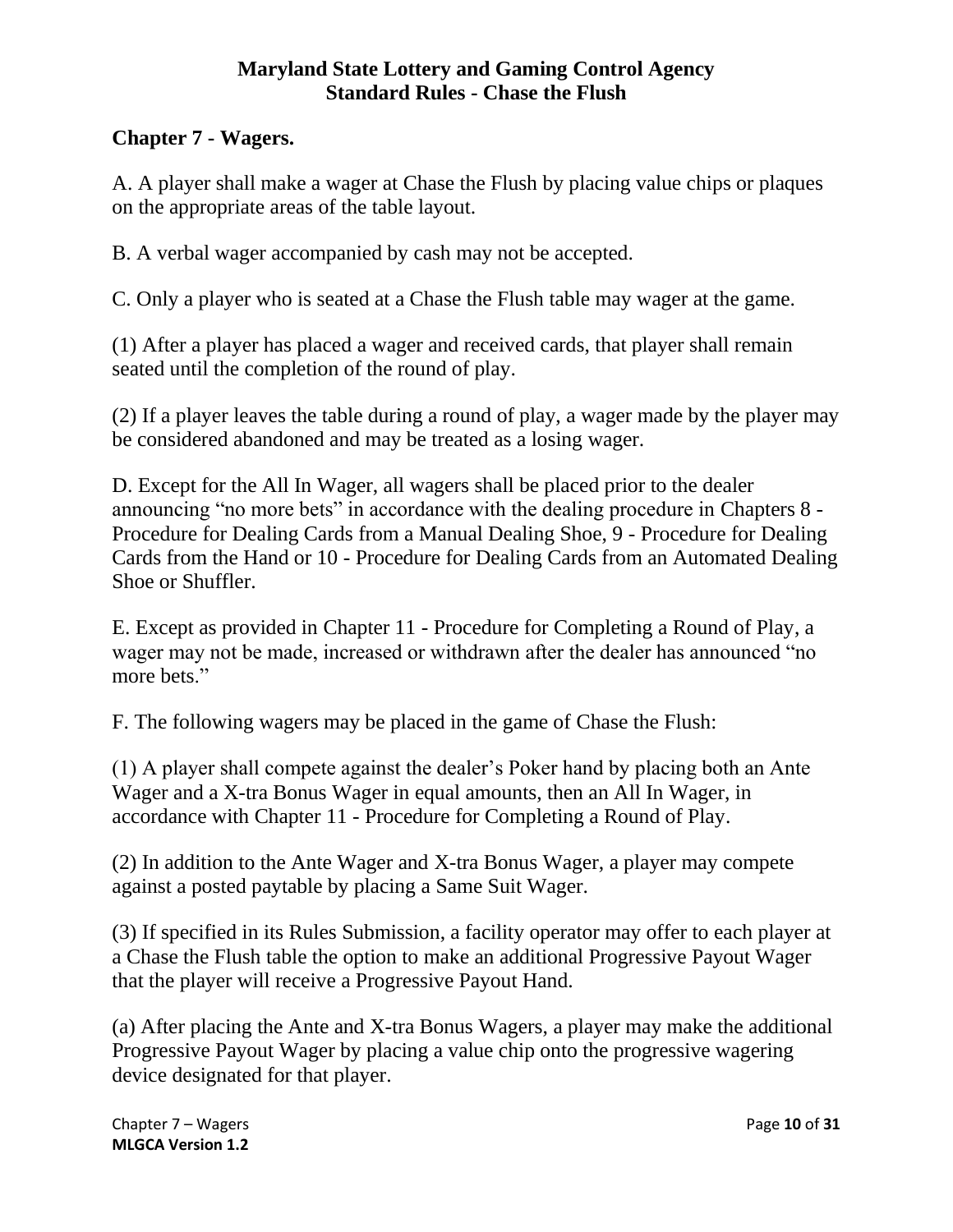(b) A player is responsible for verifying that the player's Progressive Payout Wager has been accepted.

<span id="page-10-0"></span>G. A facility operator shall specify in its Rules Submission under COMAR 36.05.03.19 the number of adjacent boxes on which a player may place a Chase the Flush Wager in one round of play.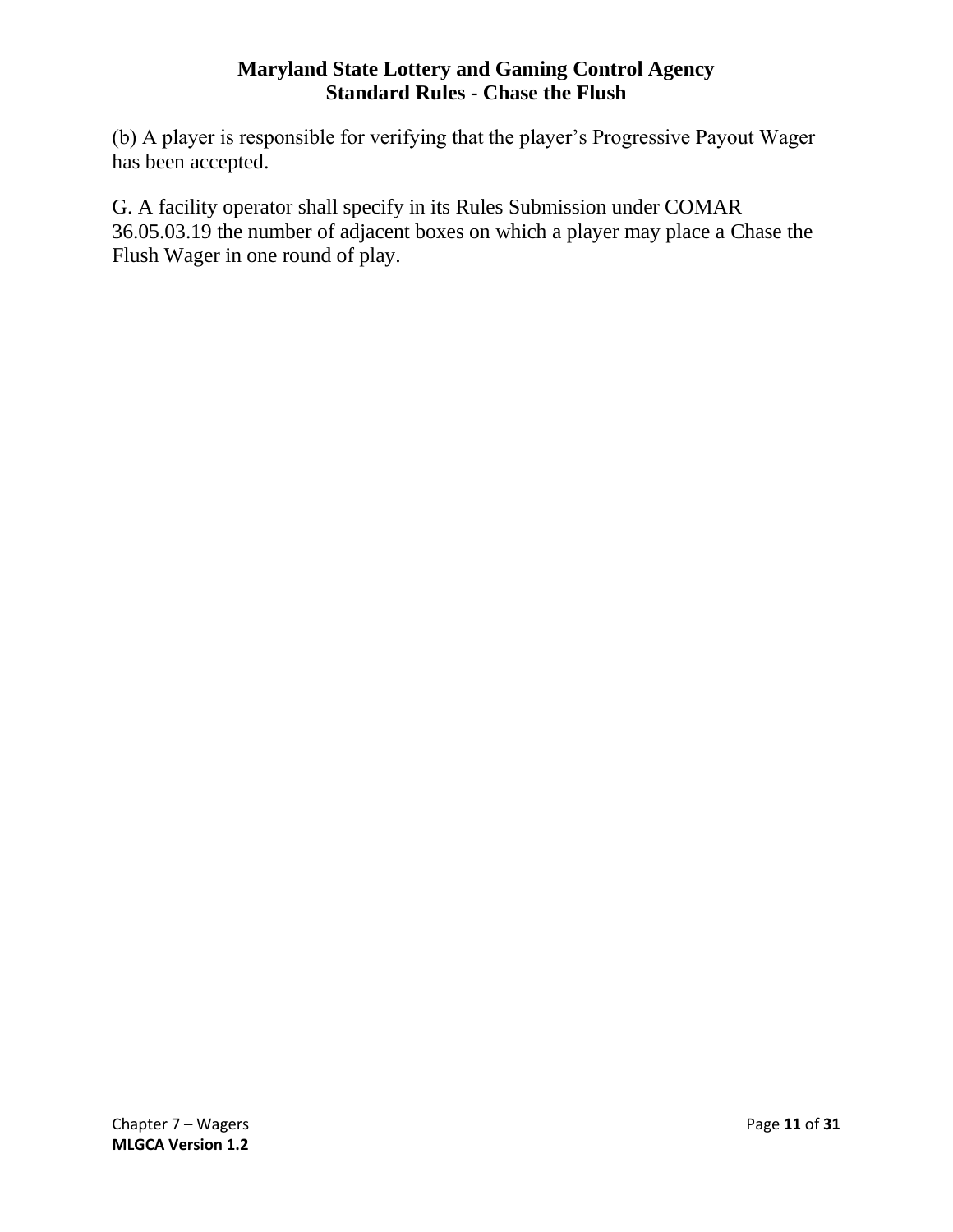# **Chapter 8 - Procedure for Dealing Cards from a Manual Dealing Shoe.**

A. If a manual dealing shoe is used, it shall be located on the table in a location approved by the Commission.

B. After the procedures required under Chapter 5 - Shuffling and Cutting the Cards have been completed, the stacked deck of cards shall be placed in the dealing shoe by the dealer or by the automated card shuffling device.

C. Prior to dealing the cards, the dealer shall:

(1) Announce "no more bets";

(2) If the Progressive Payout Wager is being offered, use the progressive table game system to prevent the placement of any additional Progressive Payout Wagers;

(3) If any Progressive Payout Wagers have been made, collect the wagers and, on the layout in front of the table inventory container, verify that the number of value chips wagered equals the number of Progressive Payout Wagers accepted by the progressive table game system; and

(4) Place the value chips into the table inventory container.

D. The dealer shall:

(1) Remove each card from the dealing shoe with the hand of the dealer that is the closest to the dealing shoe and place it on the appropriate area of the layout with the opposite hand;

(2) Starting with the player farthest to the dealer's left and continuing around the table in a clockwise manner, deal one card at a time to each player who placed the required wagers in accordance with Chapter 7 - Wagers and to the dealer, under a cover card, until each player who placed the required wagers, and the dealer, have three cards;

(3) After dealing three cards to each player and to the area designated for the placement of the dealer's hand, deal the four community cards in accordance with Chapter 11 - Procedure for Completing a Round of Play; and

(4) After dealing all community cards, remove the stub from the manual dealing shoe and, except as provided in §F of this chapter, place the stub in the discard rack without exposing the cards.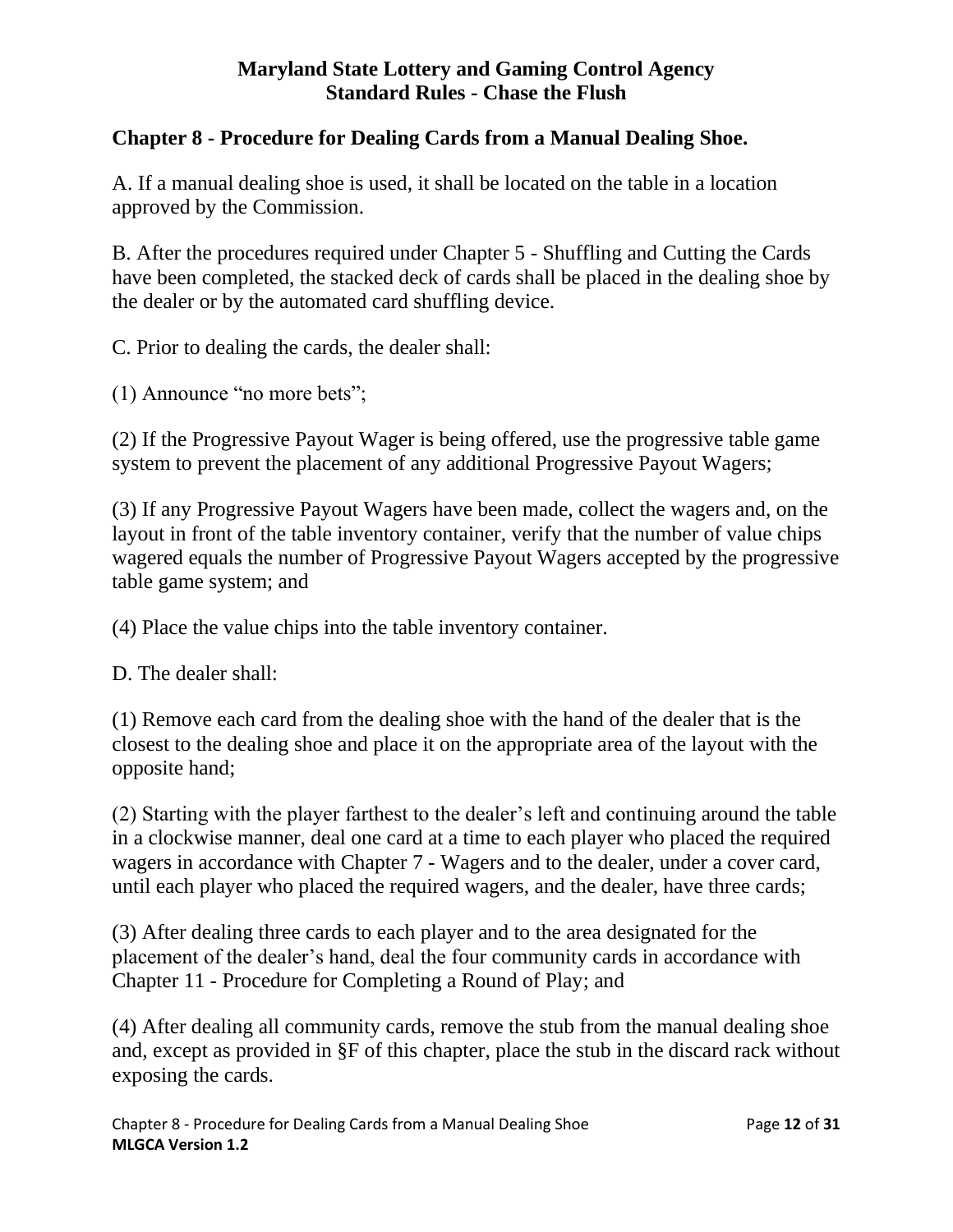E. If an automated card shuffling device described in Chapter 5 - Shuffling and Cutting the Cards is not being used, the dealer shall count the stub at least once every 5 rounds of play to determine if the correct number of cards are still present in the deck by counting the cards face down on the layout.

F. If the count of the stub indicates that 52 cards are in the deck, the dealer shall place the stub in the discard rack without exposing the cards.

G. If the count of the stub indicates that the number of cards in the deck is incorrect, the dealer shall determine if the cards were misdealt.

(1) If the cards were misdealt but 52 cards remain in the deck, all hands are void and the dealer shall return all wagers to the players.

<span id="page-12-0"></span>(2) If the cards were not misdealt, all hands are void, and the dealer shall return all wagers to the players and remove the entire deck of cards from the table.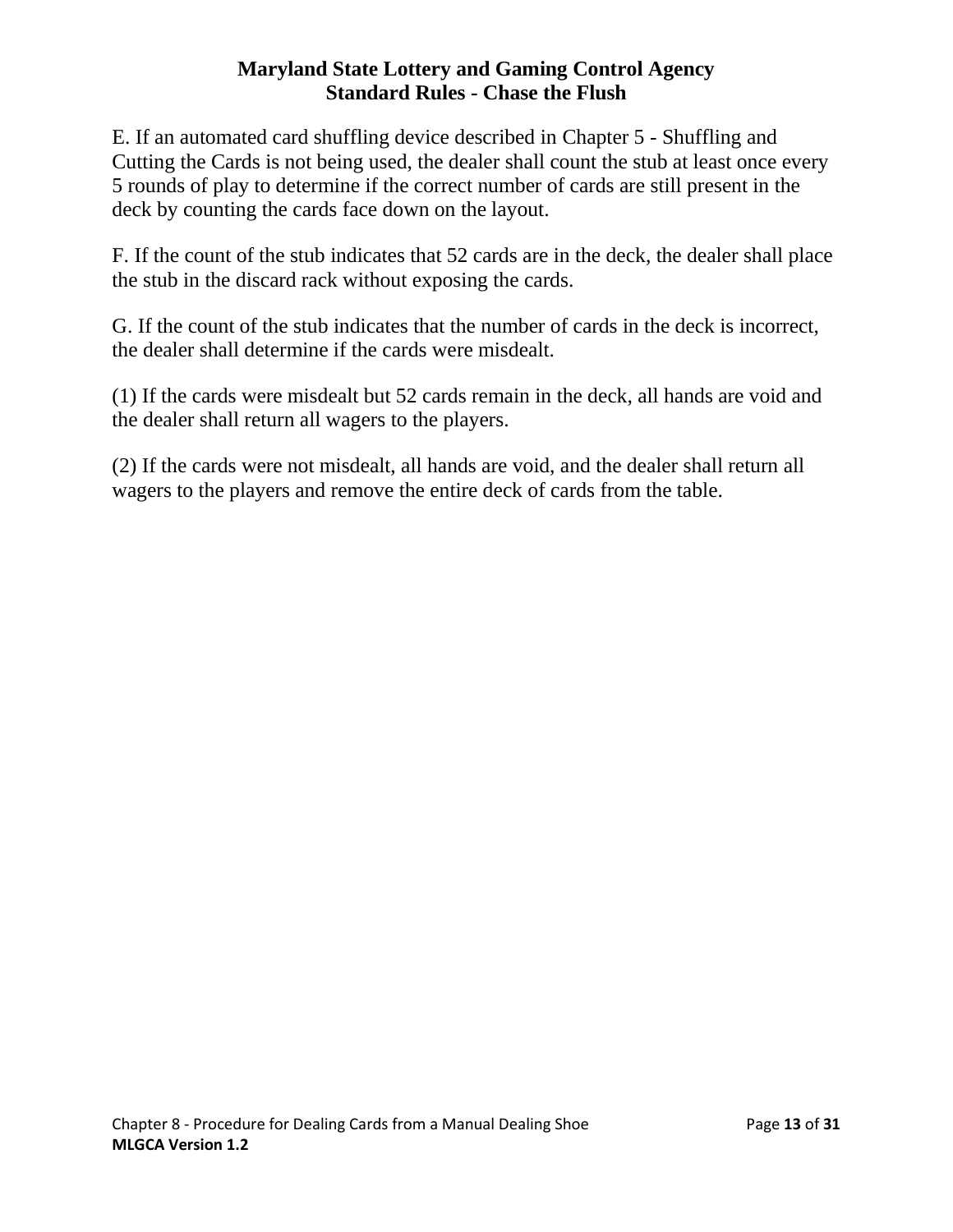# **Chapter 9 - Procedure for Dealing Cards from the Hand.**

A. If the cards are dealt from the dealer's hand, the following requirements shall be met:

(1) An automated shuffling device shall be used to shuffle the cards; and

(2) After the procedures required under Chapter 5 - Shuffling and Cutting the Cards have been completed, the dealer shall place the stacked deck of cards in either hand, and:

(a) After the dealer has chosen the hand in which he will hold the cards, the dealer shall continue to use that hand whenever holding the cards during that round of play; and

(b) The cards held by the dealer shall be kept over the table inventory container and in front of the dealer at all times.

(3) Prior to dealing any cards, the dealer shall announce "no more bets," and:

(a) If the Progressive Payout Wager is being offered, use the progressive table game system to prevent the placement of any additional Progressive Payout Wagers;

(b) If any Progressive Payout Wagers have been made, collect the wagers and, on the layout in front of the table inventory container, verify that the number of value chips wagered equals the number of Progressive Payout Wagers accepted by the progressive table game system; and

(c) Place the value chips into the table inventory container.

B. The dealer shall:

(1) Deal each card by holding the deck of cards in the chosen hand and use the other hand to remove the top card of the deck and place it face down on the appropriate area of the layout;

(2) Starting with the player farthest to the dealer's left and continuing around the table in a clockwise manner, deal one card at a time to each player who placed the required wagers in accordance with Chapter 7 - Wagers and to the dealer, under a cover card, until each player who placed the required wagers and the dealer have three cards;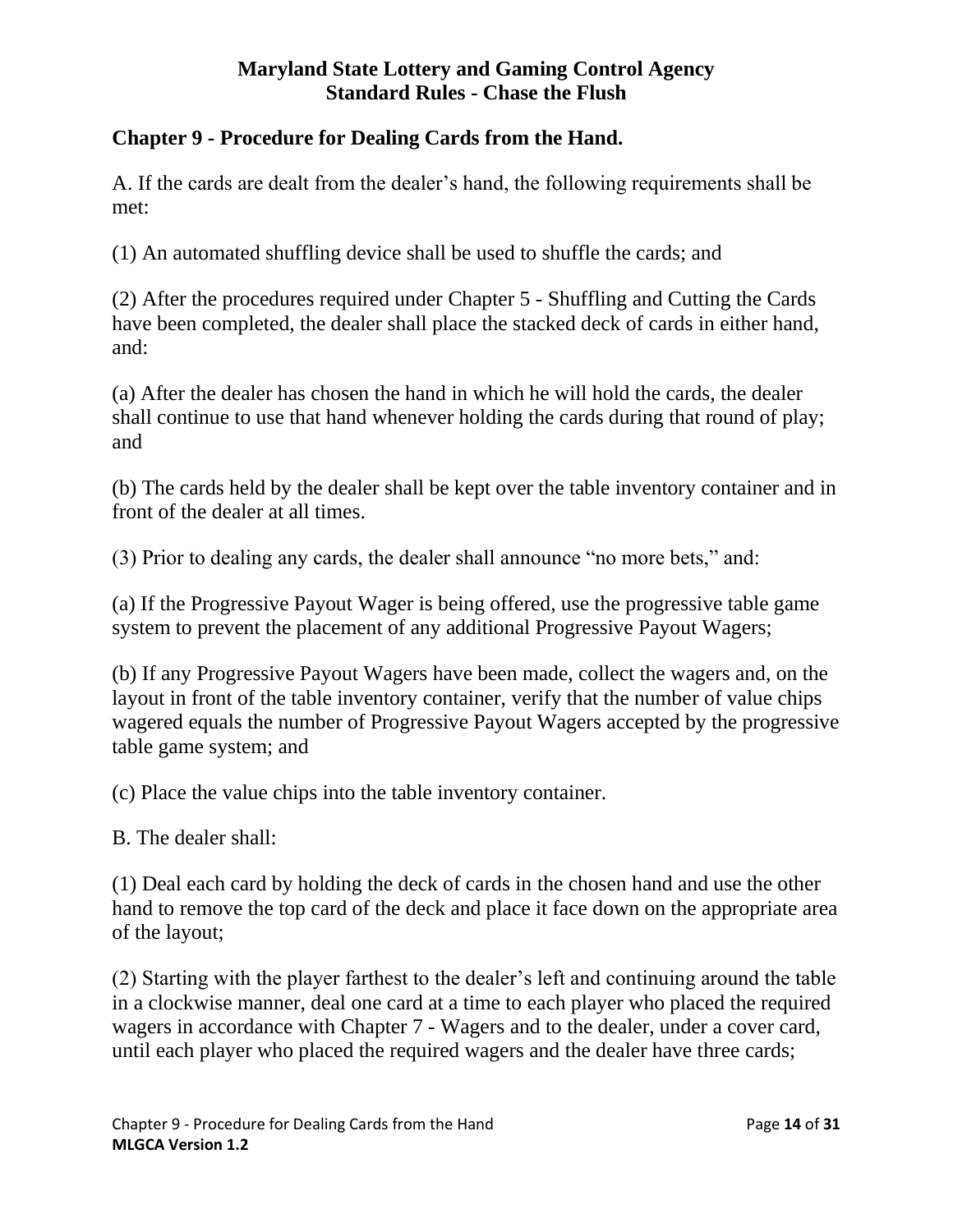(3) After dealing three cards to each player and to the area designated for the placement of the dealer's hand, deal the four community cards in accordance with Chapter 11 - Procedure for Completing a Round of Play; and

(4) Except as provided in §C of this chapter, after dealing all community cards, place the stub in the discard rack without exposing the cards.

C. If an automated card shuffling device described in Chapter 5 - Shuffling and Cutting the Cards is not being used, the dealer shall count the stub at least once every five rounds of play to determine if the correct number of cards are still present in the deck by counting the cards face down on the layout.

D. If the count of the stub indicates that 52 cards are in the deck, the dealer shall place the stub in the discard rack without exposing the cards.

E. If the count of the stub indicates that the number of cards in the deck is incorrect, the dealer shall determine if the cards were misdealt.

(1) If the cards were misdealt but 52 cards remain in the deck, all hands are void and the dealer shall return all wagers to the players.

<span id="page-14-0"></span>(2) If the cards were not misdealt, all hands are void, and the dealer shall return all wagers to the players and remove the entire deck of cards from the table.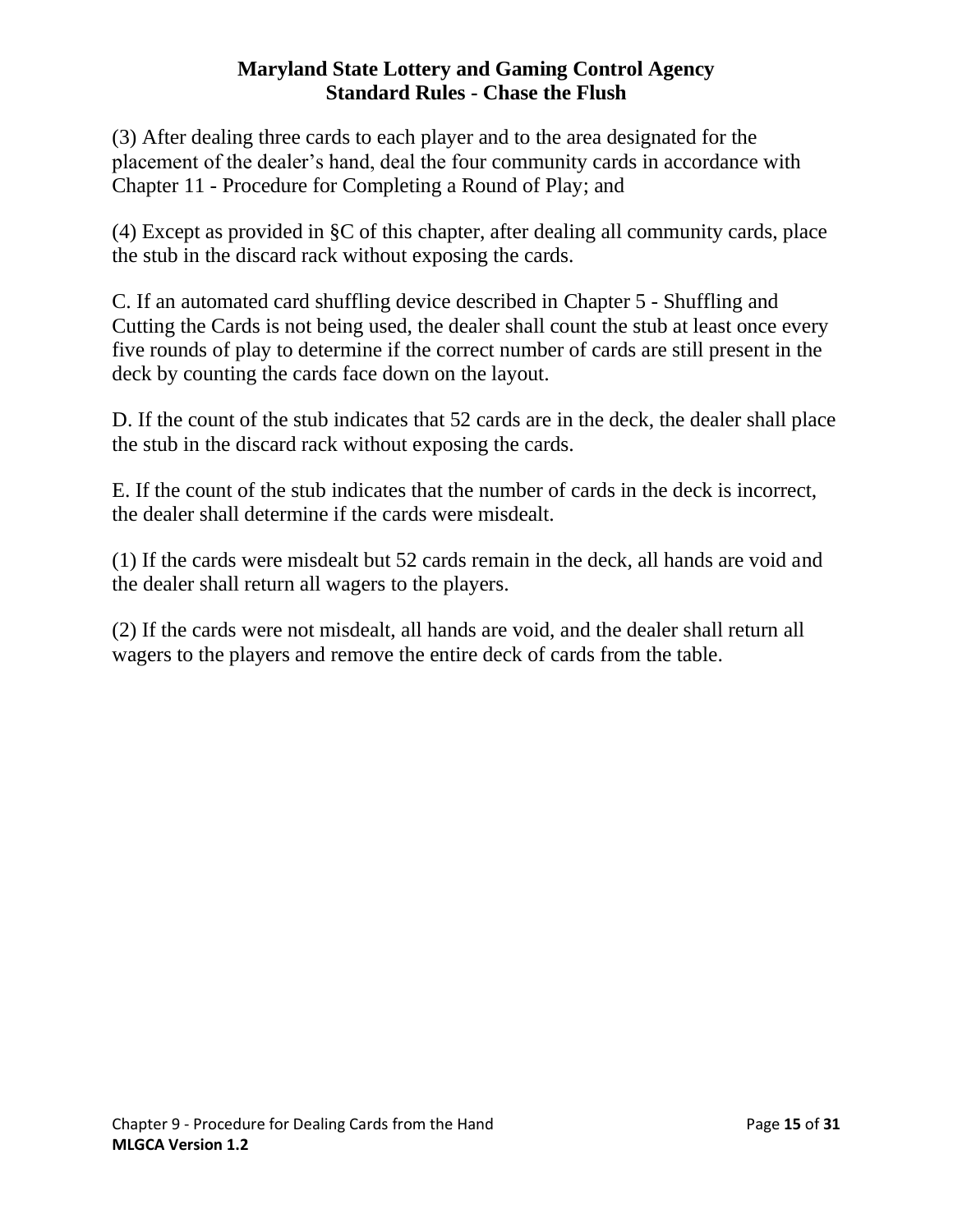# **Chapter 10 - Procedure for Dealing Cards from an Automated Dealing Shoe or Shuffler.**

A. If the cards are dealt from an automated dealing shoe or shuffler, the following requirements shall be met:

(1) After the procedures required under Chapter 5 - Shuffling and Cutting the Cards have been completed, the cards shall be placed in the automated dealing shoe or shuffler; and

(2) Prior to the shoe or shuffler dispensing any stacks of cards, the dealer shall:

(a) Announce "no more bets"; and

(b) If the Progressive Payout Wager is being offered:

(i) Use the progressive table game system to prevent the placement of any additional Progressive Payout Wagers;

(ii) If any Progressive Payout Wagers have been made, collect the wagers and on the layout in front of the table inventory container, verify that the number of value chips wagered equals the number of Progressive Payout Wagers accepted by the progressive table game system; and

(iii) Place the value chips into the table inventory container.

B. The dealer shall use the following procedures when dealing Chase the Flush:

(1) Deliver a four card stack face down to the area designated for the placement of the community cards and spread them out, face down, in the middle of the table;

(2) Deliver to the dealer a set of three starting cards from the shuffler, and starting from the dealer's left and working clockwise around the table, deliver the next threecard stacks, face down to each player who placed an Ante and X-tra Bonus Wager in accordance with Chapter 7 - Wagers; or

(3) Starting from the dealer's left and working clockwise around the table, deliver a set of three-card stacks, face down to each player who placed an Ante and X-tra Bonus Wager in accordance with Chapter 7 – Wagers, and leave the dealer's cards in the shuffler until all the players have acted on the player hands in accordance with Chapter 11 – Procedures for Completing a Round of Play; and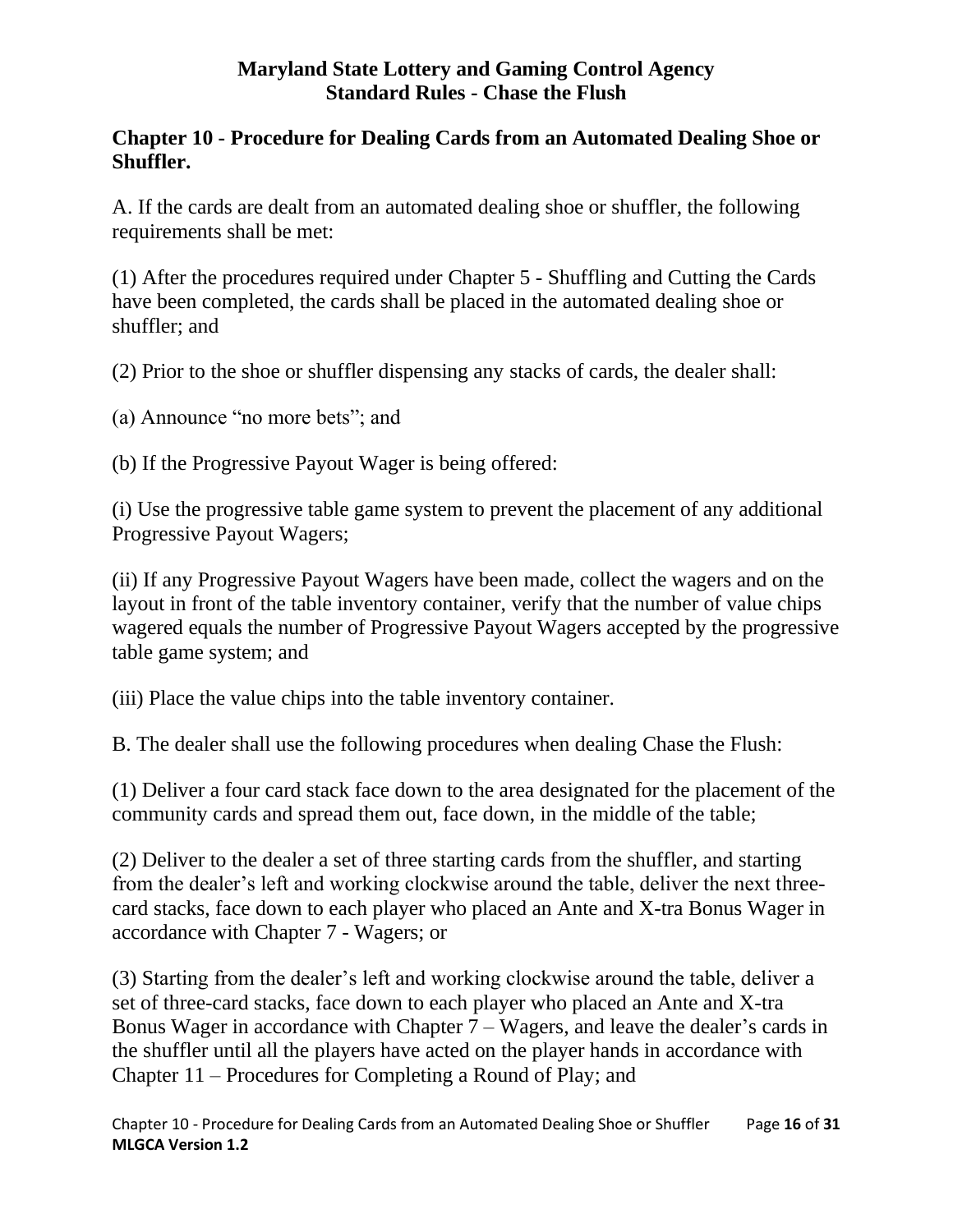(4) After dispensing and delivering each three-card stack, remove the remaining cards from the automated dealing shoe or shuffler and place the stub in the discard rack without exposing the cards.

C. If an automated card shuffling device described in Chapter 5 - Shuffling and Cutting the Cards is not being used, the dealer shall count the stub at least once every 5 rounds of play to determine if the correct number of cards are still present in the deck by counting the cards face down on the layout.

D. If the count of the stub indicates that 52 cards are in the deck, the dealer shall place the stub in the discard rack without exposing the cards.

E. If the count of the stub indicates that the number of cards in the deck is incorrect, the dealer shall determine if the cards were misdealt.

(1) If the cards were misdealt but 52 cards remain in the deck, all hands are void and the dealer shall return all wagers to the players.

<span id="page-16-0"></span>(2) If the cards were not misdealt, all hands are void, and the dealer shall return all wagers to the players and remove the entire deck of cards from the table.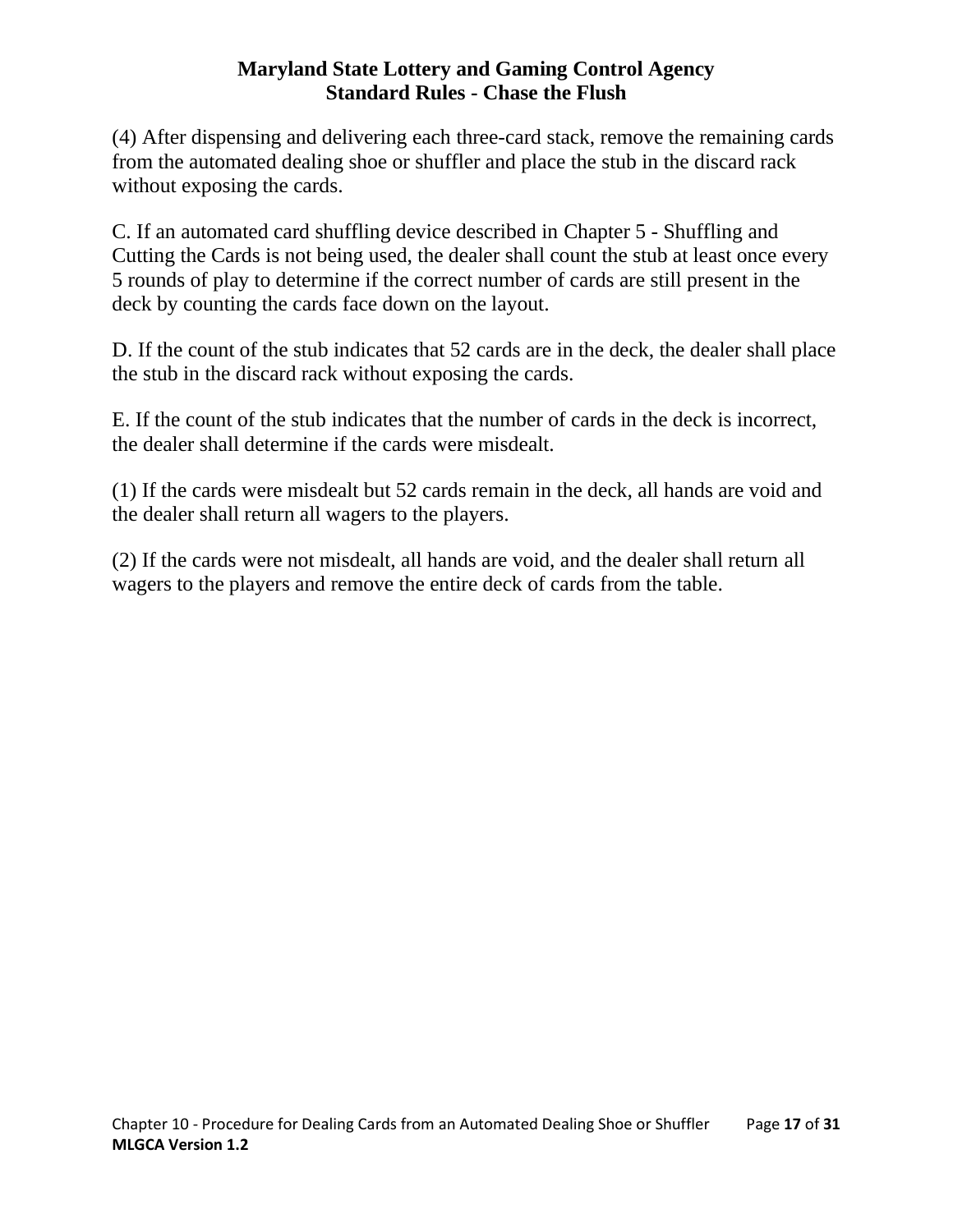# **Chapter 11 - Procedure for Completing a Round of Play.**

A. After the dealing procedures required under Chapters 8 - Procedure for Dealing Cards from a Manual Dealing Shoe, 9 - Procedure for Dealing Cards from the Hand or 10 - Procedure for Dealing Cards from an Automated Dealing Shoe or Shuffler of this chapter have been completed, a player shall examine the player's cards subject to the following limitations:

(1) A player who wagers at Chase the Flush is responsible for the player's hand and no individual other than the dealer and the player to whom the cards were dealt may touch the cards of the player; and

(2) A player shall keep the player's cards in full view of the dealer at all times.

B. After each player has examined the player's cards, beginning with the player farthest to the dealer's left and moving clockwise around the table, the dealer shall ask each player if the player wishes to place an All In Wager prior to the dealing of the Flop.

(1) The player may check or place an All In Wager in an amount equal to three times the amount of the player's Ante Wager.

(2) If a player:

(a) Places an All In Wager, the wager shall be placed in the area designated for the All In Wager; or

(b) Checks, the player shall remain in the game and defer the player's decision to place an All In Wager until after the Flop is dealt.

C. After all players have placed an All In Wager or checked, the dealer shall:

(1) If dealing by hand, burn the next card; and

(2) Deal the Flop face up to the designated area for the community cards.

D. After dealing the Flop, beginning with the player farthest to the dealer's left and moving clockwise around the table the dealer shall ask each player who has not already placed an All In Wager if the player wishes to place an All In Wager prior to the dealing of the final two community cards.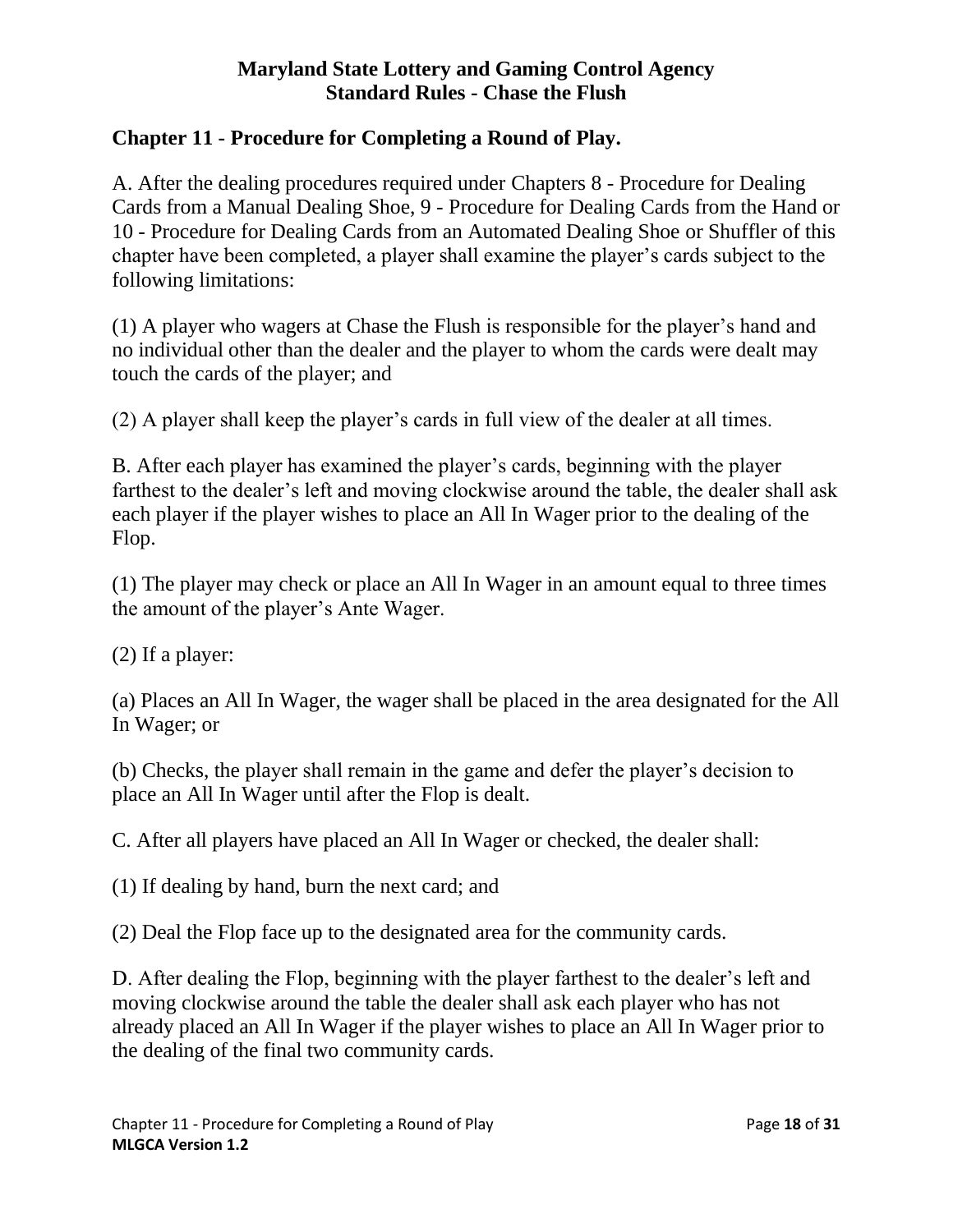(1) The player may check or place an All In Wager in an amount equal to two times the amount of the player's Ante Wager.

(2) If a player:

(a) Places an All In Wager, the wager shall be placed in the area designated for the Play Wager; or

(b) Checks, the player shall remain in the game and defer the player's decision to place a Play Wager until after the next two community cards are dealt.

E. After all players have placed an All In Wager or checked, the dealer shall:

(1) If dealing by hand, burn the next card; and

(2) Deal the next two cards in the deck face up to the designated area for the community cards.

F. After dealing the final two community cards, beginning with the player farthest to the dealer's left and moving clockwise around the table, the dealer shall ask each player who has not already placed an All In Wager whether the player wishes to fold or place an All In Wager equal in amount to the player's Ante Wager, and, if a player:

(1) Places an All In Wager, the wager shall be placed in the area designated for the All In Wager;

(2) Folds, the dealer shall collect the player's Ante and X-tra Bonus Wagers and place them in the table inventory container; and

(3) If a player:

(a) Has also placed a Same Suit Wager, the dealer shall place the cards of the player face down underneath the player's Same Suite Wager pending its resolution at the conclusion of the round of play;

(b) Has not placed a Same Suit Wager, the dealer shall immediately collect the player's cards and place them in the discard rack;

(4) If a player:

(a) Has also placed a Progressive Payout Wager, the dealer shall leave the cards of the player face down pending its resolution during the round of play;

Chapter 11 - Procedure for Completing a Round of Play Page **19** of **31 MLGCA Version 1.2**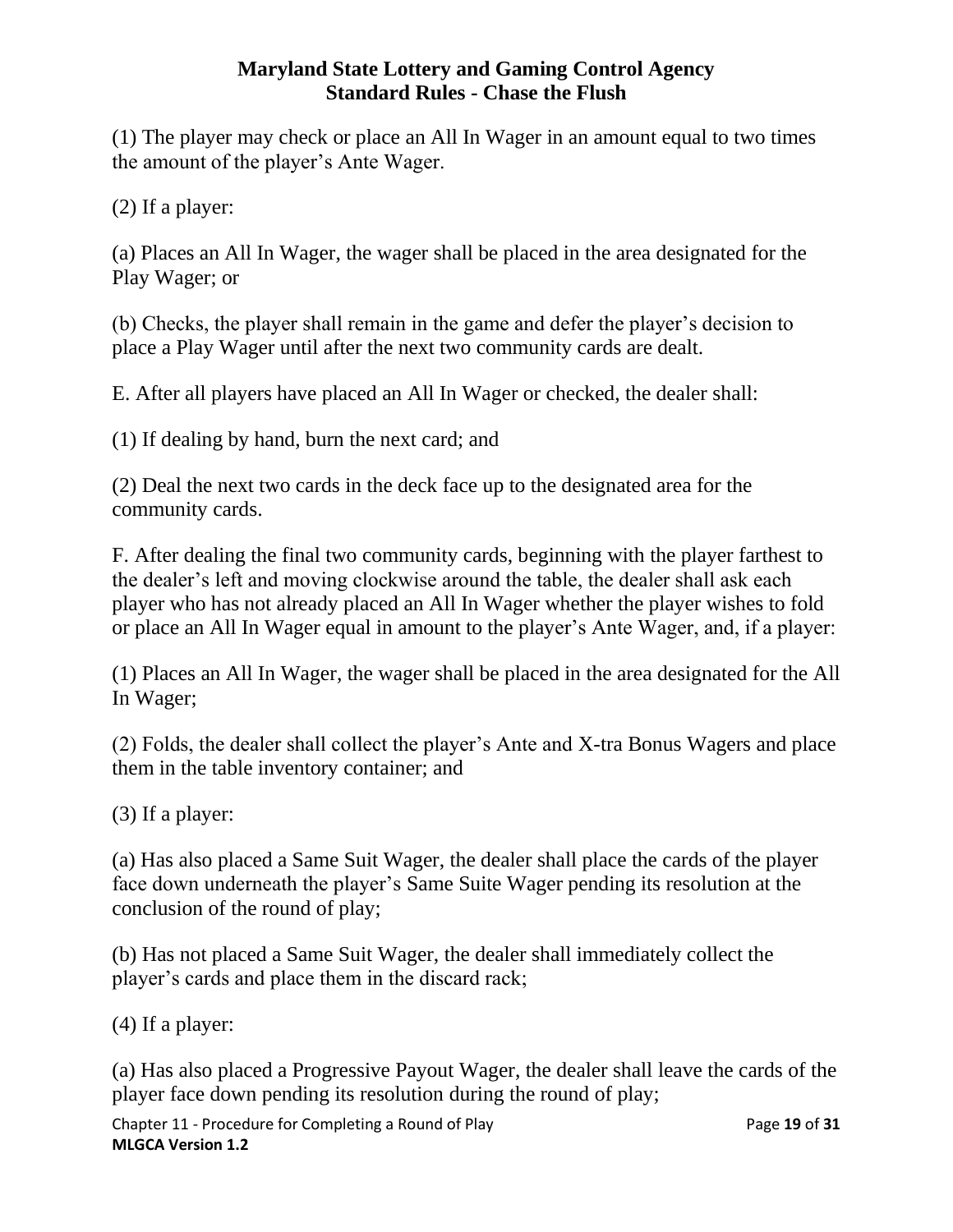(b) Has not placed a Progressive Payout Wager, the dealer shall immediately collect the player's cards and place them in the discard rack;

G. After each player has folded or placed an All In Wager, the dealer shall:

(1) Remove the cover card and turn the dealer's two cards face up on the layout, or remove the dealer's two cards from the shuffler and expose the dealer's hand;

(2) Select cards from the dealer's three cards and the four community cards to form the highest ranking Poker hand; and

(3) Announce the dealer's hand to the players.

H. If the dealer's highest ranking Poker hand:

(1) Is less than a three-card nine high flush, starting with the player farthest to the dealer's right who has placed an All In Wager and proceeding in a counterclockwise manner around the table, the dealer shall return each player's Ante Wager and resolve the X-tra Bonus and All In Wagers in accordance with §H(2) of this chapter;

(2) Is a three-card nine high flush or better, starting with the player farthest to the dealer's right who has placed an All In Wager and proceeding in a counterclockwise manner around the table, the dealer shall:

(a) Turn the three cards of each player who has placed an All In Wager face up on the layout;

(b) If a player's first three cards qualify for a progressive payout wager, the dealer shall:

(c) Verify that the hand is a qualifying hand;

(d) Verify that the appropriate light on the progressive table game system has been illuminated;

(e) Press the seat number of the dealer terminal to indicate the player will spin the bonus wheel after all other wagers are settled;

(f) Select cards from the player's three cards and the four community cards to form the highest Poker hand;

Chapter 11 - Procedure for Completing a Round of Play Page **20** of **31 MLGCA Version 1.2** (g) Announce the player's hand; and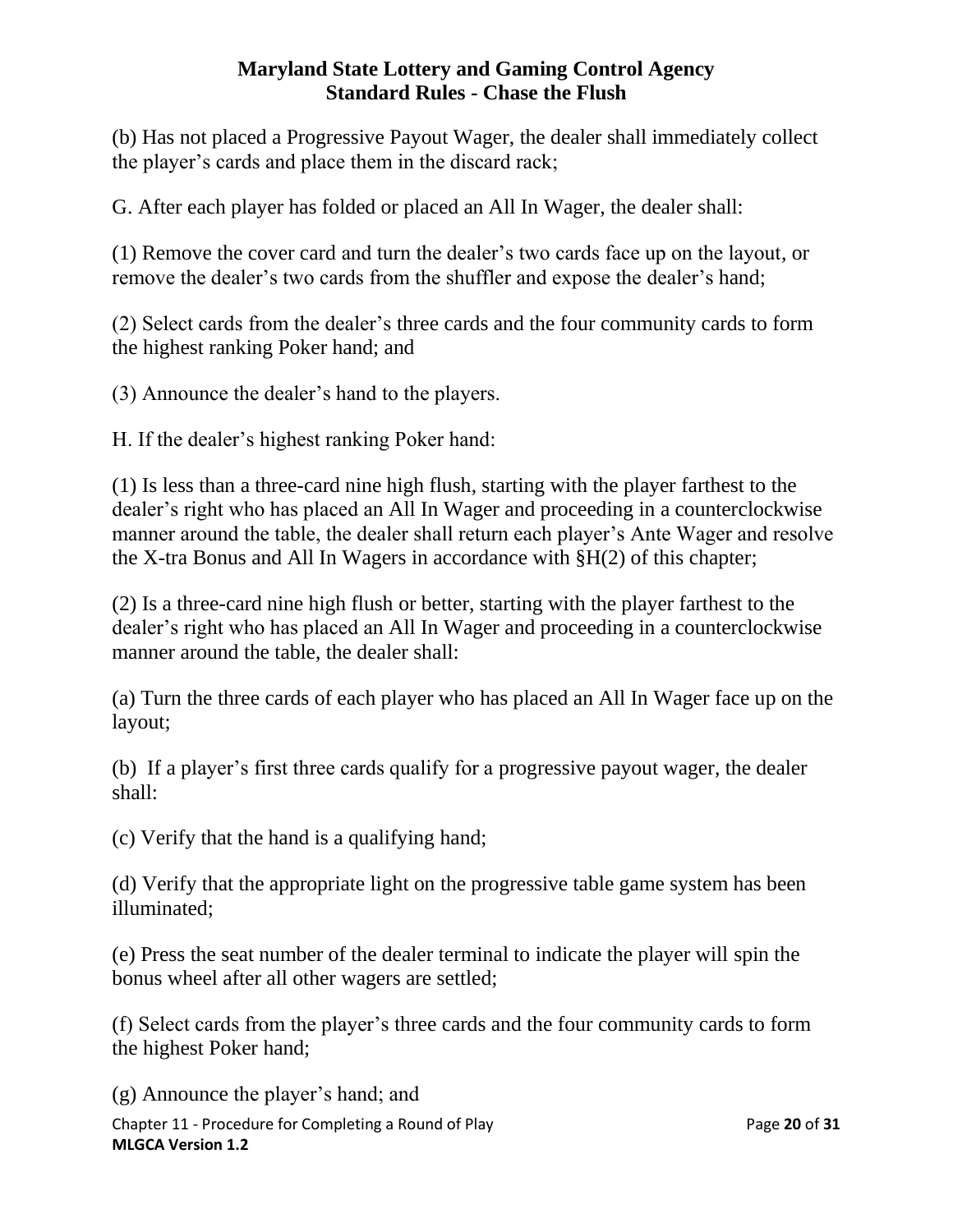(h) Regardless of outcome, resolve each player's wagers one player at a time; and

(3) If a player's Poker hand:

(a) Is ranked lower than the dealer's Poker hand, the dealer shall immediately collect the Ante, X-tra Bonus and All In Wagers made by the player;

(b) Is ranked higher than the dealer's Poker hand, the dealer shall pay the Ante, X-tra Bonus and All In Wagers made by the player in accordance with the payout odds in Chapter 12 - Payout Odds; Community Pay; Payout Limitation;

(c) Is equal in rank to the dealer's hand, the dealer shall return the player's Ante, X-tra Bonus and All In Wagers.

I. After settling a player's Ante, X-tra Bonus and All In Wagers, the dealer shall:

(1) Settle any Same Suit Wager made by the player by determining whether the player's Poker hand qualifies for a payout in accordance with Chapter 12 - Payout Odds; Community Pay; Payout Limitation;

(2) Pay a winning Same Suit Wager regardless of whether the player's Poker hand outranks the dealer's hand;

J. The dealer shall then settle the Progressive Payout Wager, if offered by the facility operator.

(1) If a player has won a progressive payout wager, the dealer shall:

(a) Allow each player with a qualifying hand to spin the bonus wheel;

(b) Have a floorperson or above validate the progressive bonus wheel payout in accordance with the facility operator's approved internal control procedures;

(c) Pay the winning Progressive Payout Wager in accordance with the payout odds in Chapter 12 - Payout Odds; Community Pay; Payout Limitation; and

(d) Pay any Community Pay won in accordance with Chapter 12 - Payout Odds; Community Pay; Payout Limitation;

(i) Players making a Progressive Payout Wager shall receive an Community Pay when another player at the same Chase the Flush table is the holder of an Community Pay Qualifying Hand.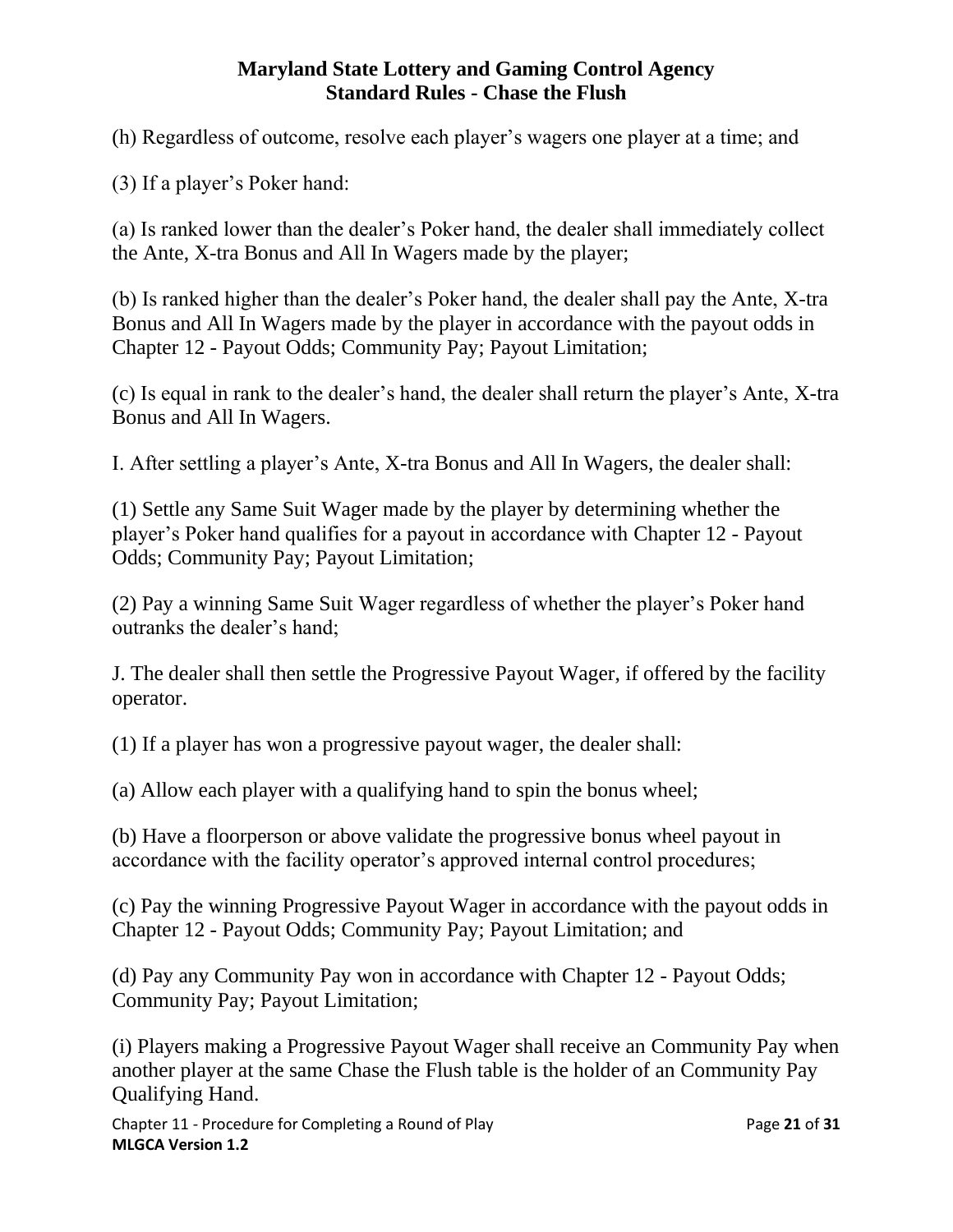(ii) Players are entitled to multiple Community Payes if more than one other player is the holder of an Community Pay Qualifying Hand.

(iii) A player is not entitled to an Community Pay for his own hand or the hand of the dealer.

<span id="page-21-0"></span>K. After all wagers of the player have been settled, the dealer shall remove all remaining cards from the table and place them in the discard rack in a manner that permits the reconstruction of each hand in the event of a question or dispute.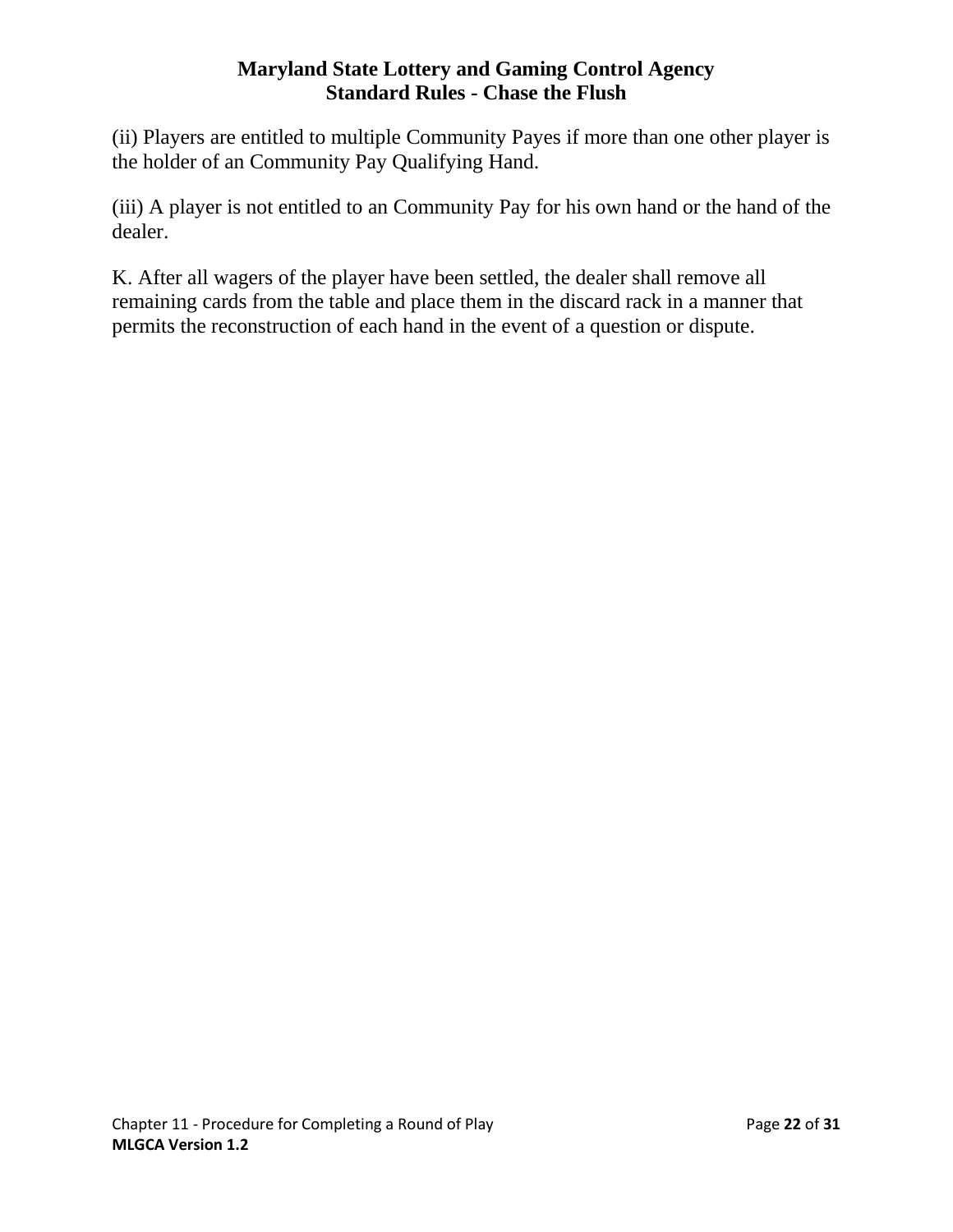# **Chapter 12 - Payout Odds; Community Pay; Payout Limitation.**

A. A facility operator shall pay each winning Ante Wager and All In Wager at odds of 1 to 1.

B. A facility operator shall pay the player's winning X-tra Bonus Wager in accordance with the odds in one of the following paytables selected by the facility operator in its Rules Submission:

(1) Paytable A:

- (a) For a Seven-Card Flush the payout is 250 to 1;
- (b) For a Six-Card Flush the payout is 20 to 1;
- (c) For Five-Card Flush the payout is 5 to 1;
- (d) For a Four-Card Flush the payout is 1 to 1; or
- (e) For less than a Four-Card Flush the payout is a push;
- (2) Paytable B:
- (a) For a Seven-Card Flush the payout is 400 to 1;
- (b) For a Six-Card Flush the payout is 70 to 1;
- (c) For Five-Card Flush the payout is 7 to 1; or

(d) For less than a Five-Card Flush the payout is a push.

C. A player placing a Same Suit Wager shall be paid at the odds in one of the following paytables, selected by the facility operator in its Rules Submission:

- (1) Paytable A:
- (a) For a Six or Seven-Card Straight Flush the payout is 2000 to 1;
- (b) For a Seven-Card Flush the payout is 300 to 1;
- (c) For Five-Card Straight Flush the payout is 100 to 1;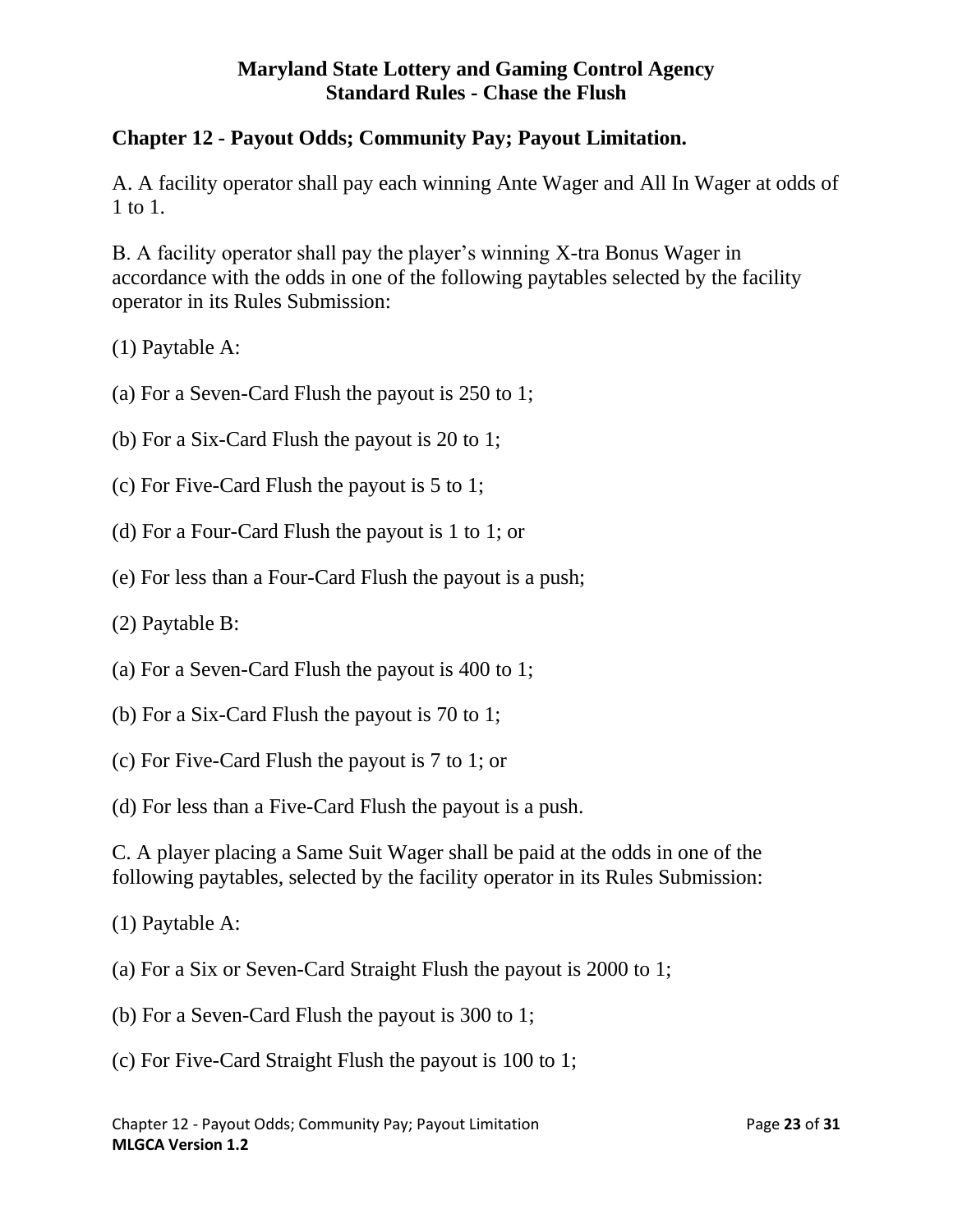- (d) For a Six-Card Flush the payout is 50 to 1;
- (e) For a Four-Card Straight Flush the payout is 20 to 1;
- (f) For a Five-Card Flush the payout is 10 to 1; or
- (g) For a Four-Card Flush the payout is 1 to 1;
- (2) Paytable B:
- (a) For a Five, Six or Seven-Card Straight Flush the payout is 500 to 1;
- (b) For a Seven-Card Flush the payout is 400 to 1;
- (c) For a Six-Card Flush the payout is 50 to 1;
- (d) For a Four-Card Straight Flush the payout is 20 to 1;
- (e) For a Five-Card Flush the payout is 5 to 1; or
- (f) For a Four-Card Flush the payout is 1 to 1;
- (1) Paytable C:
- (a) For a Six or Seven-Card Straight Flush the payout is 500 to 1;
- (b) For a Seven-Card Flush the payout is 400 to 1;
- (c) For Five-Card Straight Flush the payout is 200 to 1;
- (d) For a Six-Card Flush the payout is 50 to 1;
- (e) For a Four-Card Straight Flush the payout is 20 to 1;
- (f) For a Five-Card Flush the payout is 5 to 1; or
- (g) For a Four-Card Flush the payout is 1 to 1;
- (1) Paytable D:
- (a) For a Six or Seven-Card Straight Flush the payout is 500 to 1;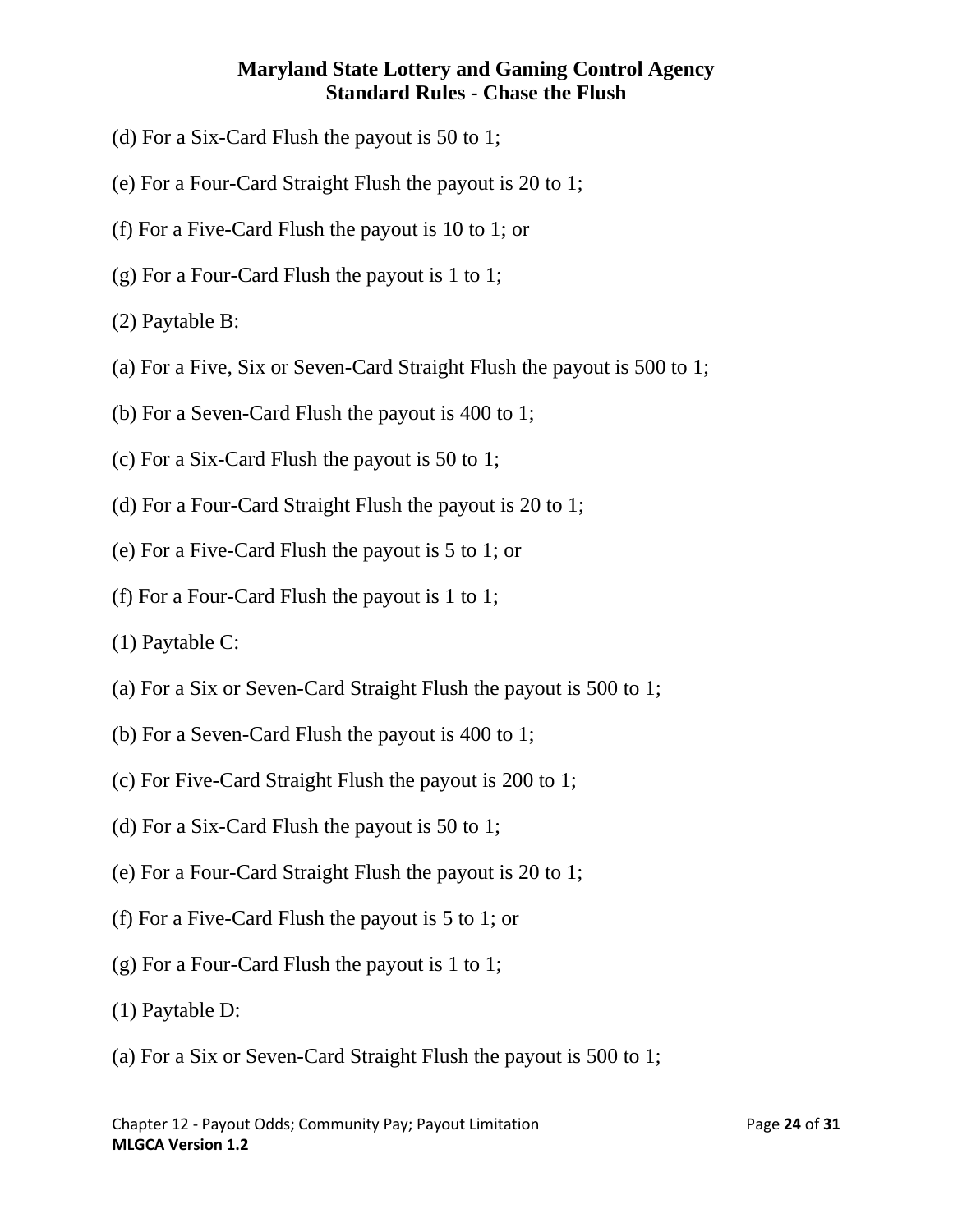- (b) For a Seven-Card Flush the payout is 400 to 1;
- (c) For Five-Card Straight Flush the payout is 100 to 1;
- (d) For a Six-Card Flush the payout is 50 to 1;
- (e) For a Four-Card Straight Flush the payout is 20 to 1;
- (f) For a Five-Card Flush the payout is 5 to 1; or
- (g) For a Four-Card Flush the payout is 1 to 1.
- D. If a facility operator offers the Progressive Payout Wager:

(1) A player placing a Progressive Payout Wager shall be paid at the odds in one of the following paytables selected by the facility operator in it Rules Submission:

(2) Paytable A:

(a) For a Jackpot symbol or other approved symbol the payout is 100% of the fixed prize or merchandise;

- (b) For a \$1,000 symbol the payout is \$1,000;
- (c) For a \$500 symbol the payout is \$500;
- (d) For a \$200 symbol the payout is \$200;
- (e) For a \$125 symbol the payout is \$125;
- (f) For a \$75 symbol the payout is \$75;
- (g) For a \$60 symbol the payout is \$60;
- (h) For a \$25 symbol the payout is \$25;
- (i) For a \$23 symbol the payout is \$23;
- (j) For a \$15 symbol the payout is \$15;
- (k) For a \$10 symbol the payout is \$10; or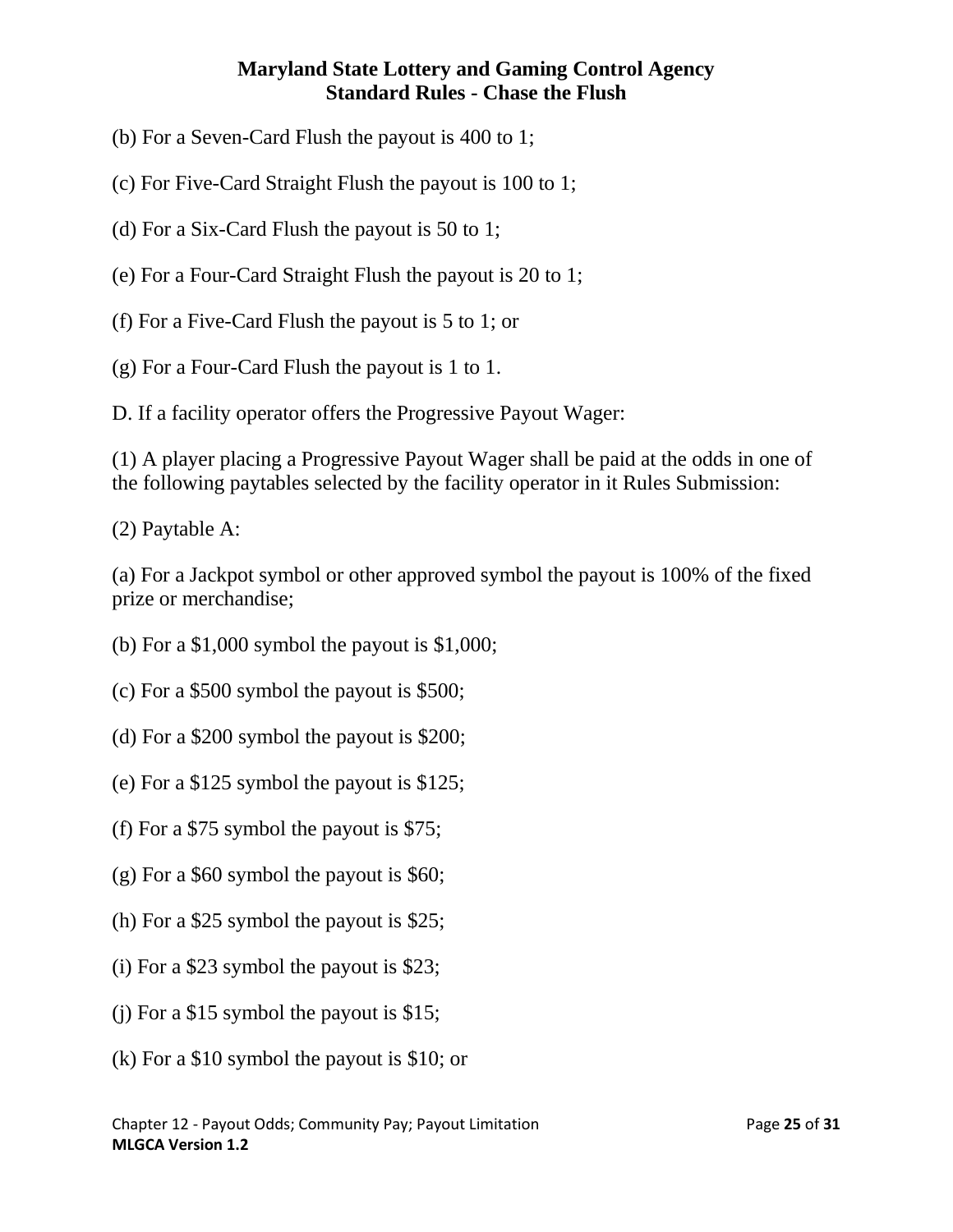(l) For a \$5 symbol the payout is \$5 to 1;

(2) Paytable B:

(a) For a Jackpot symbol or other approved symbol the payout is 100% of the progressive;

- (b) For a \$1,000 symbol the payout is \$1,000;
- (c) For a \$500 symbol the payout is \$500;
- (d) For a \$125 symbol the payout is \$125;
- (e) For a \$90 symbol the payout is \$90;
- (f) For a \$60 symbol the payout is \$60;
- (g) For a \$50 symbol the payout is \$50;
- (h) For a \$40 symbol the payout is \$40;
- (i) For a \$28 symbol the payout is \$28;
- (j) For a \$15 symbol the payout is \$15;
- (k) For a \$10 symbol the payout is \$10; or
- (l) For a \$5 symbol the payout is \$5;

(3) Paytable C:

(a) For a Jackpot symbol or other approved symbol the payout is 100% of the fixed prize or merchandise;

- (b) For a \$10,000 symbol the payout is \$10,000;
- (c) For a \$5,000 symbol the payout is \$5,000;
- (d) For a \$1,000 symbol the payout is \$1,000;
- (e) For a \$350 symbol the payout is \$350;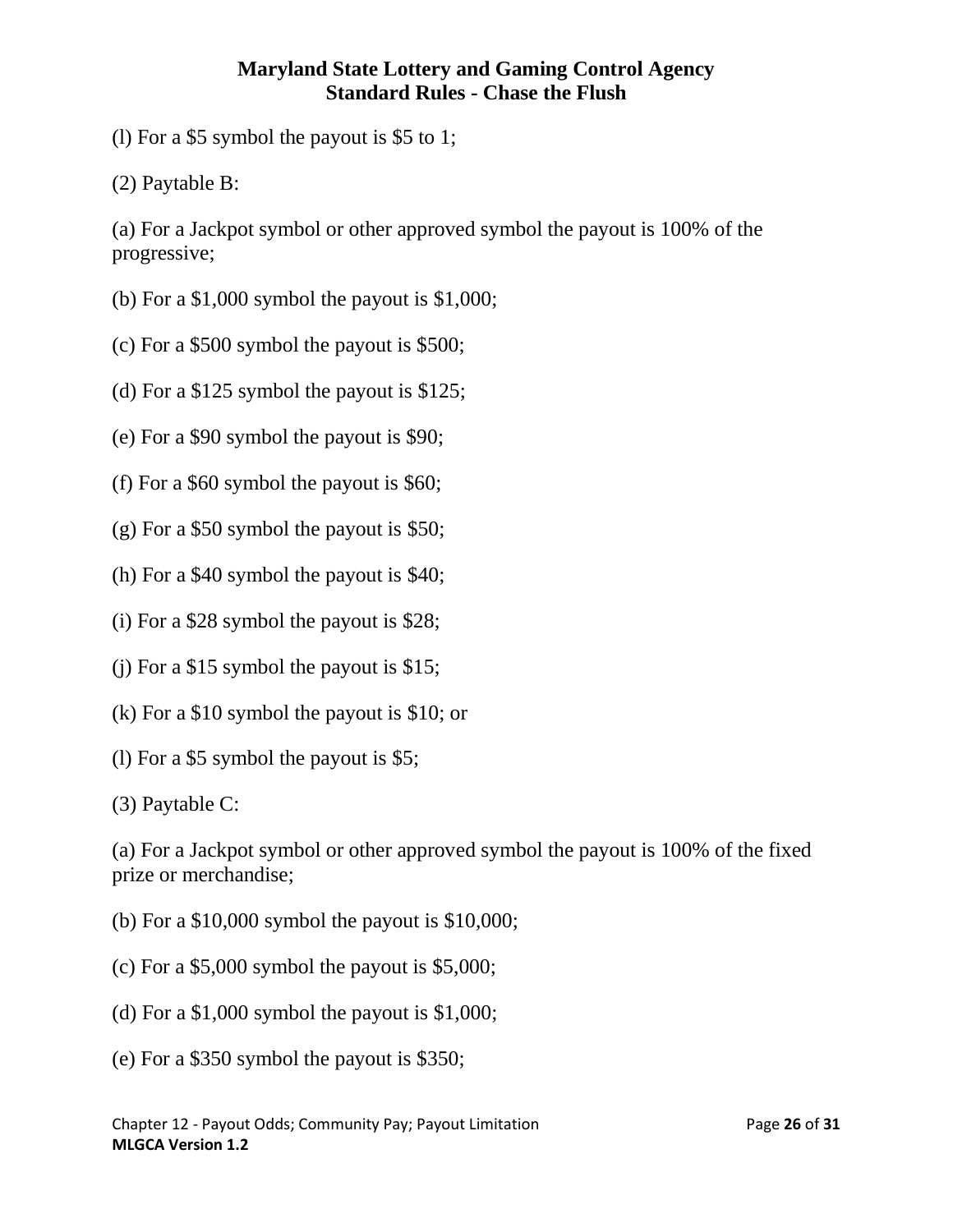- (f) For a \$500 symbol the payout is \$500;
- (g) For a \$150 symbol the payout is \$150;
- (h) For a \$100 symbol the payout is \$100;
- (i) For a \$55 symbol the payout is \$55;
- (j) For a \$65 symbol the payout is \$65;
- (k) For a \$60 symbol the payout is \$60; or
- (l) For a \$50 symbol the payout is \$50;

(4) Paytable D:

(a) For a Jackpot symbol or other approved symbol the payout is 100% of the progressive;

- (b) For a  $$5,000$  symbol the payout is  $$5,000$ ;
- (c) For a \$2,500 symbol the payout is \$2,500;
- (d) For a \$1,000 symbol the payout is \$1,000;
- (e) For a \$350 symbol the payout is \$350;
- (f) For a \$500 symbol the payout is \$500;
- (g) For a \$150 symbol the payout is \$150;
- (h) For a \$100 symbol the payout is \$100;
- (i) For a \$55 symbol the payout is \$55;
- (j) For a \$60 symbol the payout is \$60;
- (k) For a \$50 symbol the payout is \$50; or
- (l) For a \$40 symbol the payout is \$40.
- (4) A player shall receive the payout for the amount that the wheel lands on.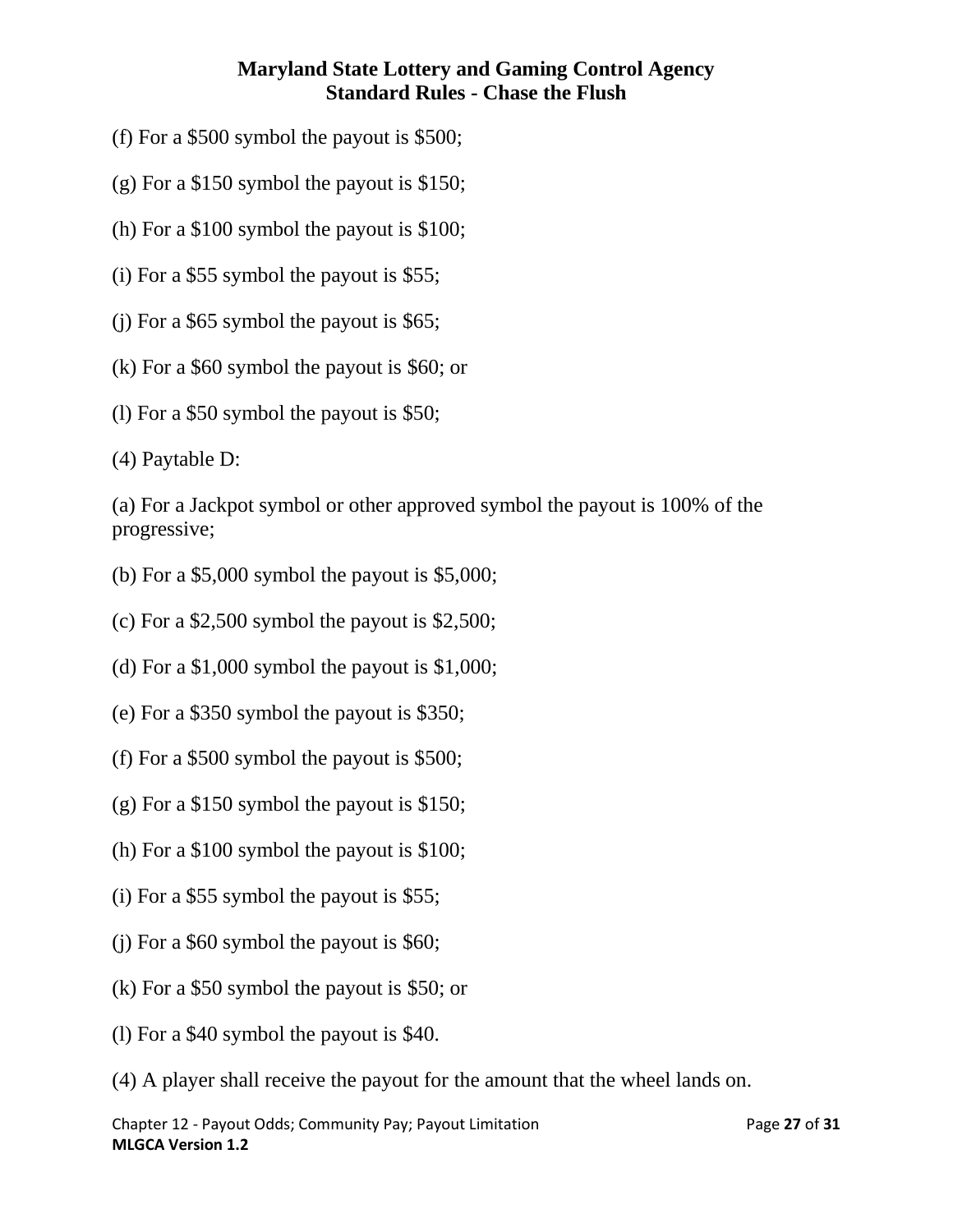(5) The facility operator's Rules Submission shall include the:

(a) Rate of progression for the meter used for the progressive payout in  $$D(1)$  of this chapter; and

(b) Initial and reset amount, which shall be at least:

(i) \$5,000 for Paytable A;

(ii) \$5,000 for Paytable B;

(iii) \$10,000 for Paytable C; and

(iv) \$10,000 for Paytable D.

(4) Winning Progressive Payout Hands shall be paid in accordance with the amount on the meter when it is the player's turn to be paid in accordance with Chapter 11 - Procedure for Completing a Round of Play; and

(5) Community Pay payouts shall be:

(a) Based upon the amount of the Progressive Payout Wager placed by the player receiving the Community Pay; and

(b) Made according to one of the payouts for Community Pay Qualifying Hands that was designated by the facility operator in its Rules Submission.

(6) A Community Pay payout for \$1 Progressive Payout Wager shall be paid according to:

(a) Paytable A Community Pay:

(i) For a \$100 and \$25 symbol the payout is \$25;

- (ii) For a \$50 and \$10 symbol the payout is \$10; or
- (iii) For a \$20 and \$3 symbol the payout is \$3;
- (b) Paytable B Community Pay:
- (i) For a \$100 and \$25 symbol the payout is \$25;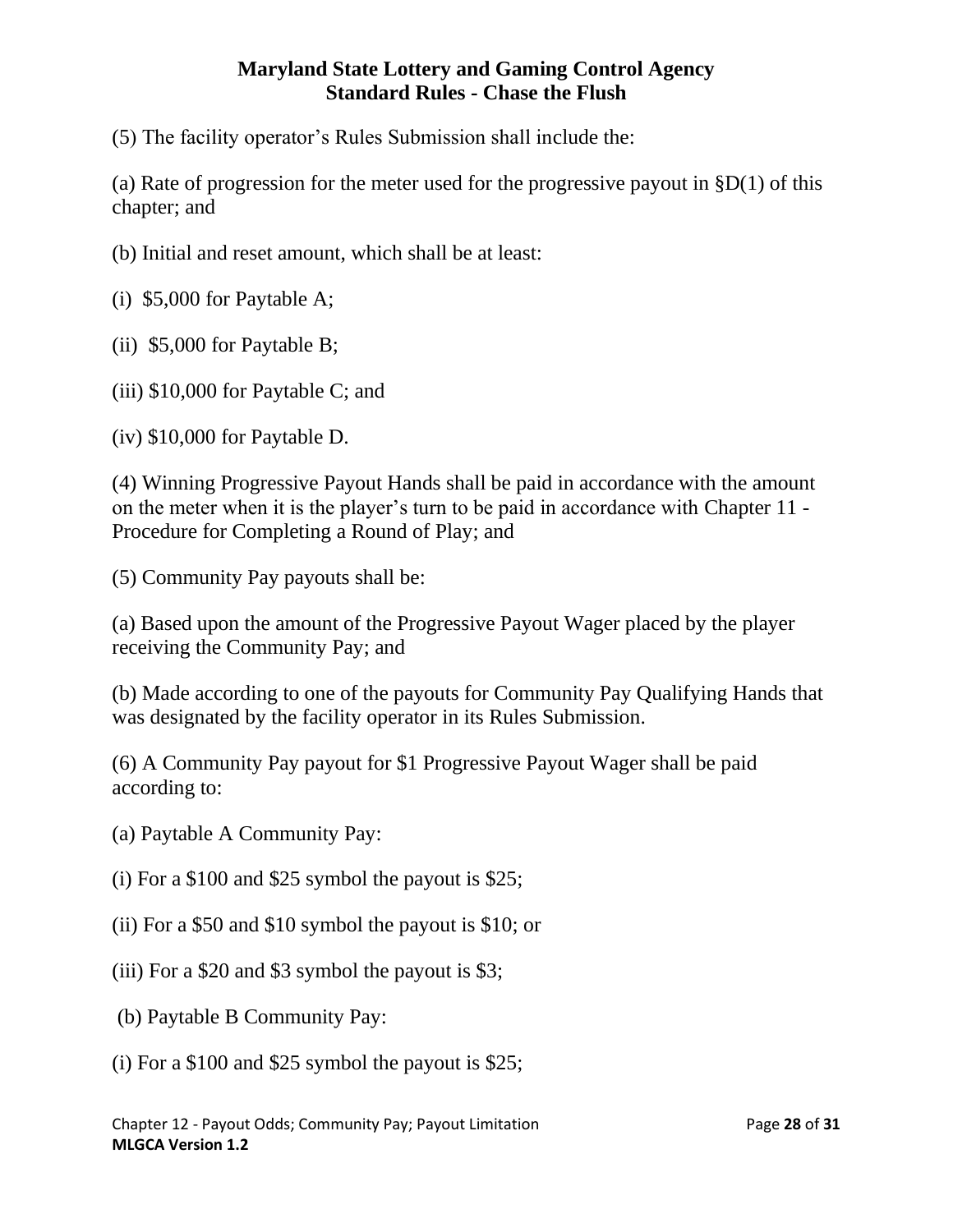(ii) For a \$75 and \$15 symbol the payout is \$15; or

(iii) For a \$25 and \$3 symbol the payout is \$3.

(7) A Community Pay payout for \$5 Progressive Payout Wager shall be paid according to:

- (a) Paytable A Community Pay:
- (i) For a \$250 and \$100 symbol the payout is \$100;
- (ii) For a \$100 and \$50 symbol the payout is \$50; or
- (iii) For a \$40 and \$15 symbol the payout is \$15;
- (8) Paytable B Community Pay:
- (i) For a \$250 and \$100 symbol the payout is \$100;
- (ii) For a \$100 and \$50 symbol the payout is \$50; or

(iii) For a \$40 and \$15 symbol the payout is \$15.

E. Notwithstanding the payout odds in §§A—C of this chapter, in its Rules Submission a facility operator may establish a maximum amount that is payable to a player on a single hand.

(1) The maximum amount shall be at least \$50,000 or the maximum amount that one player could win per round when betting the minimum wager, whichever is greater.

<span id="page-28-0"></span>(2) A maximum payout limit established by the facility operator shall apply only to payouts of Chase the Flush Wagers placed under Chapter 7 - Wagers, but does not apply to payouts for Progressive Payout Wagers placed under Chapter 7 - Wagers.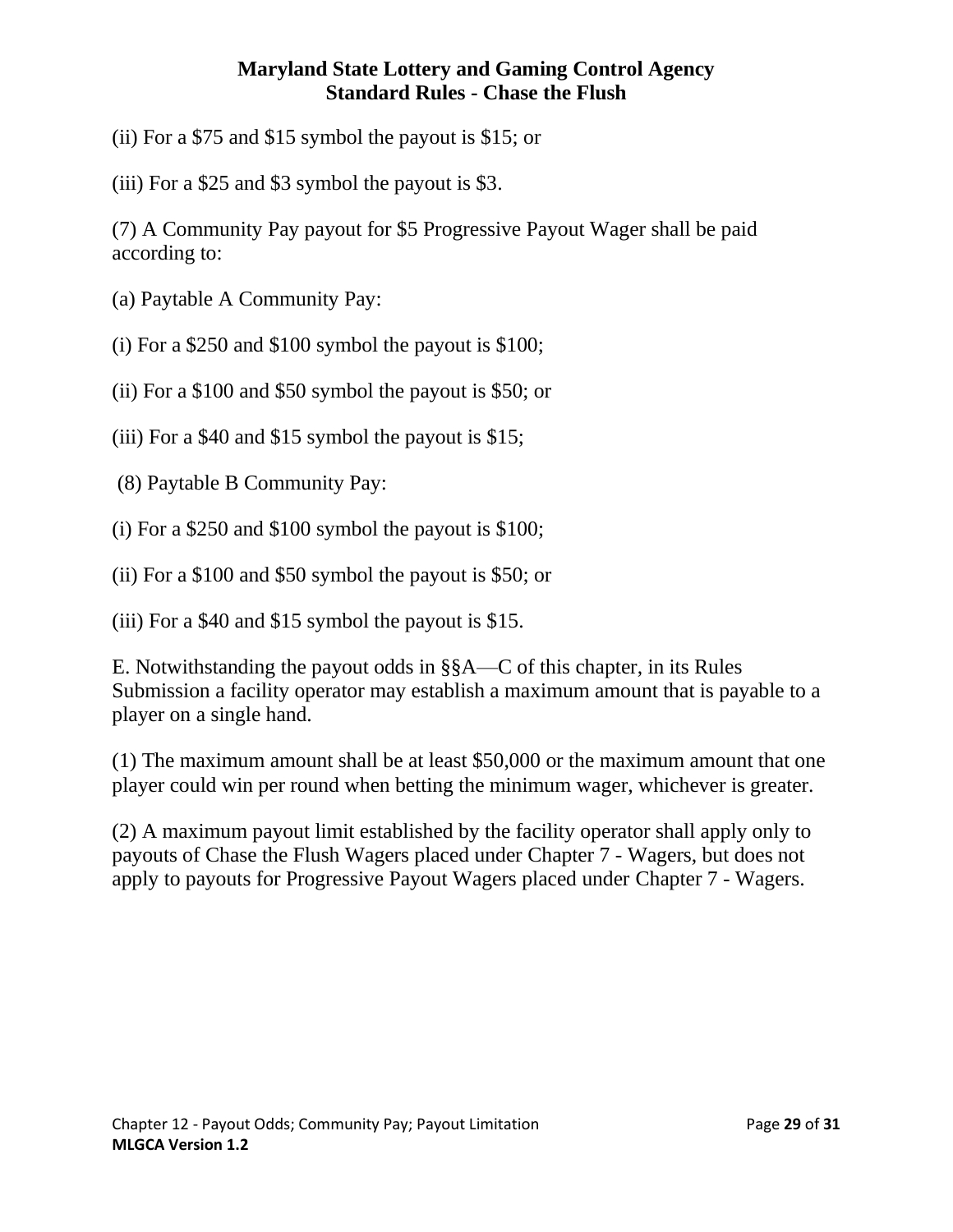# **Chapter 13 - Irregularities.**

A. A card that is found face up in the shoe or the deck while the cards are being dealt may not be used in that round of play and shall be placed in the discard rack.

B. If more than one card is found face up in the shoe or the deck during the dealing of the cards, all hands are void, and the dealer shall return all wagers to the players and reshuffle the cards.

C. Notwithstanding §§A and B of this chapter, if the cards are found face up after each player and the dealer has received their initial three cards, the community cards shall be dealt and any Same Suit Wager shall be settled in accordance with the payout odds in Chapter 12 - Payout Odds; Community Pay; Payout Limitation.

D. A card drawn in error without its face being exposed shall be used as though it were the next card from the shoe or the deck.

E. If any player, the dealer, or the area designated for the placement of the community cards is dealt an incorrect number of cards, all hands are void, and the dealer shall return all wagers to the players and reshuffle the cards.

F. If either of the dealer's cards is inadvertently exposed before each player has folded or placed an All In Wager as described in Chapter 11 - Procedure for Completing a Round of Play, all hands are void, and the dealer shall return all Ante, X-tra Bonus, and All In Wagers to the players and reshuffle the cards.

G. Notwithstanding §F of this chapter, if a player has placed a Same Suit Wager, the dealer shall deal the community cards and settle each Same Suit Wager in accordance with the payout odds in Chapter 12 - Payout Odds; Community Pay; Payout Limitation.

H. If an automated card shuffling device is being used and the device jams, stops shuffling during a shuffle, or fails to complete a shuffle cycle, the dealer shall:

(1) Reshuffle the cards;

(2) Return all wagers to the players; and

(3) Remove any cards from the device and reshuffle them with any cards already dealt.